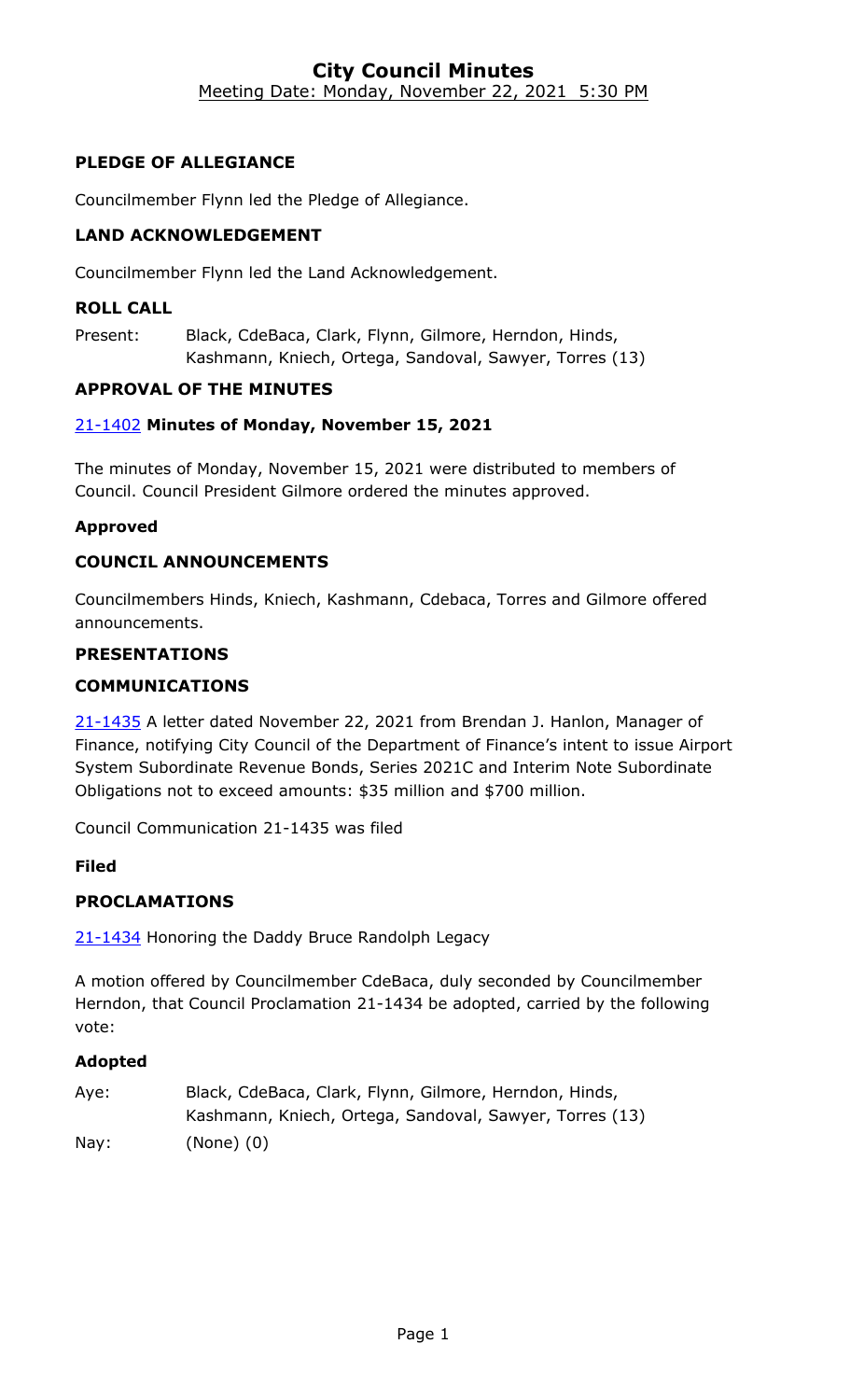# **RECAP OF BILLS TO BE CALLED OUT**

Items called out for a separate vote:

### **RESOLUTIONS**

#### **Safety, Housing, Education & Homelessness Committee**

# 21-1148 **A resolution approving a proposed Agreement between the City and County of Denver and E.T. Technologies, Inc. to provide on-call storage tank services.**

[Approves a contract with ET Technologies, Inc. for \\$2,250,000 and through 11-30-26](http://denver.legistar.com/gateway.aspx?m=l&id=/matter.aspx?key=19666)  for on-call maintenance, repair, and testing of city-owned petroleum storage tanks, installation of critical tank infrastructure projects, and removal of obsolete or failed storage tanks, citywide (ENVHL- 202160481). The last regularly scheduled Council meeting within the 30-day review period is on 12-13-21. The Committee approved filing this item at its meeting on 10-6-21.

A motion offered by Councilmember Flynn, duly seconded by Councilmember Hinds, that Council Resolutions 21-1148 and 21-1149 be adopted en bloc, carried by the following vote:

#### **Adopted**

| Aye: | Black, CdeBaca, Clark, Flynn, Gilmore, Herndon, Hinds, |
|------|--------------------------------------------------------|
|      | Kashmann, Kniech, Ortega, Sandoval, Torres (12)        |
| Nay: | Sawyer (1)                                             |

# 21-1149 **A resolution approving a proposed Agreement between the City and County of Denver and Tait Environmental Services, Inc. to provide on-call storage tank services.**

Approves a contract with TAIT Environmental Services, Inc. for \$2,250,000 and through 11-30-26 for on-call maintenance, repair, and testing of city-owned petroleum storage tanks, installation of critical tank infrastructure projects, and removal of obsolete or failed storage tanks, citywide (ENVL-202160475). The last [regularly scheduled Council meeting within the 30-day review period is on 12-13-21.](http://denver.legistar.com/gateway.aspx?m=l&id=/matter.aspx?key=19667)  The Committee approved filing this item at its meeting on 10-6-21.

A motion offered by Councilmember Flynn, duly seconded by Councilmember Hinds, that Council Resolutions 21-1148 and 21-1149 be adopted en bloc, carried by the following vote:

# **Adopted**

Aye: Black, CdeBaca, Clark, Flynn, Gilmore, Herndon, Hinds, Kashmann, Kniech, Ortega, Sandoval, Torres (12) Nay: Sawyer (1)

# **BLOCK VOTE**

A motion offered by Councilmember Flynn, duly seconded by Councilmember Hinds, to approve the following items en bloc, carried by the following vote:

#### **Approved the consent agenda**

| Aye: | Black, CdeBaca, Clark, Flynn, Gilmore, Herndon, Hinds,  |
|------|---------------------------------------------------------|
|      | Kashmann, Kniech, Ortega, Sandoval, Sawyer, Torres (13) |
| Nay: | $(None)$ $(0)$                                          |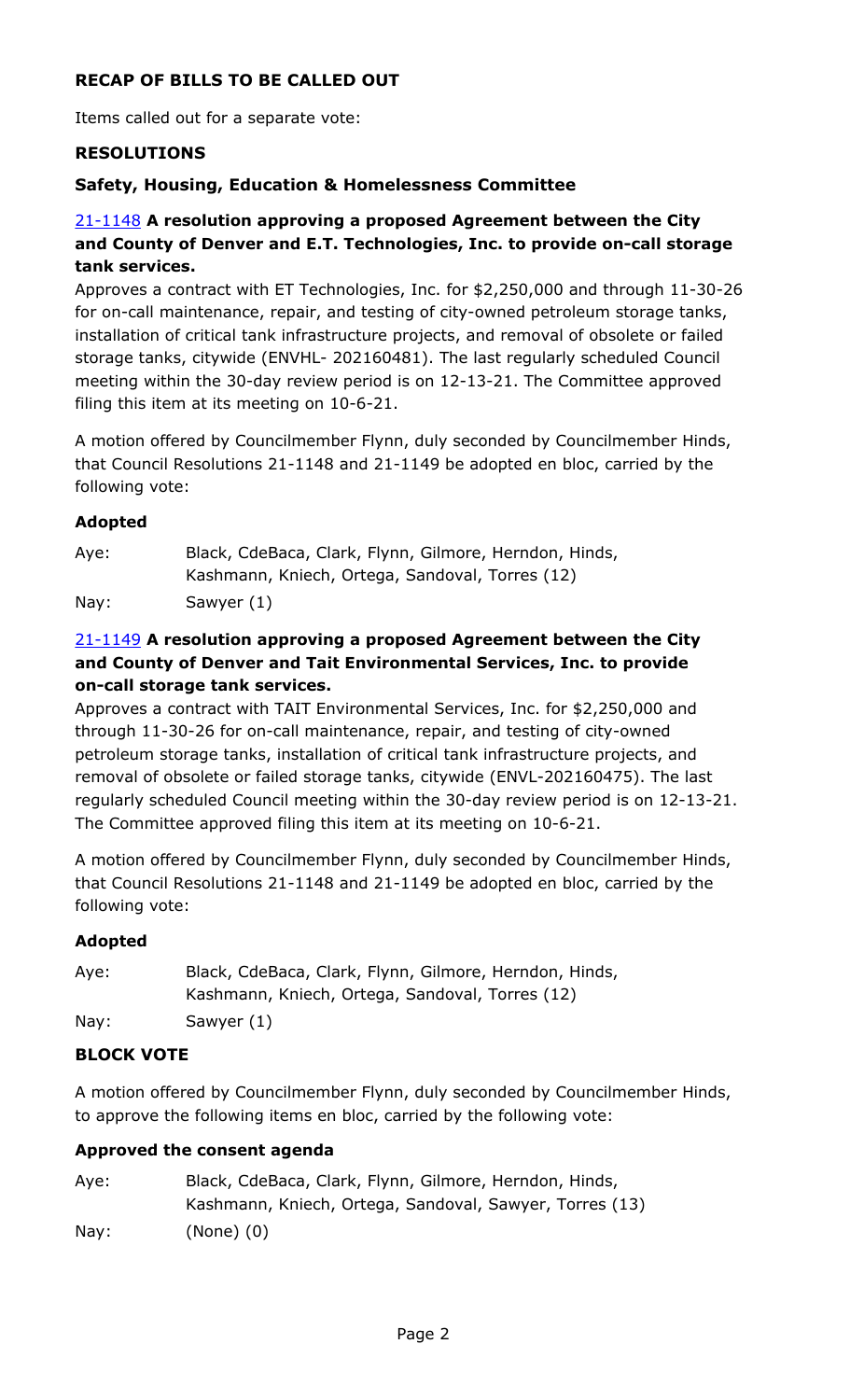# **RESOLUTIONS**

# **City Council - Direct Files**

# 21-1427 **[A resolution extending the declaration of local disaster filed with](http://denver.legistar.com/gateway.aspx?m=l&id=/matter.aspx?key=20944)  the clerk and recorder to December 20, 2021.**

Extends the emergency declaration related to the COVID-19 pandemic. Councilmember Gilmore approved filing this item on 11-18-21.

A motion offered by Councilmember Flynn, duly seconded by Councilmember Hinds, that Council Resolution 21-1427 be adopted en bloc, carried by the following vote:

#### **Adopted**

Aye: Black, CdeBaca, Clark, Flynn, Gilmore, Herndon, Hinds, Kashmann, Kniech, Ortega, Sandoval, Sawyer, Torres (13) Nay: (None) (0)

# **Business, Arts, Workforce, & Aviation Services Committee**

# 21-1312 **A resolution approving a proposed Amendatory Agreement between the City and County of Denver and Argus Event Staffing, LLC to [increase the maximum contract amount to provide security, crowd control,](http://denver.legistar.com/gateway.aspx?m=l&id=/matter.aspx?key=19830)  usher, parking supervision and vaccination verification services as needed at Denver Arts & Venues events.**

Amends a contract with Argus Event Staffing, LLC by adding \$14 million for a new total of \$34,000,000 to provide security, crowd control, usher, parking supervision and vaccination verification services (as needed) at Denver Arts & Venues events. No change to contract duration (THTRS-201738467). The last regularly scheduled Council meeting within the 30-day review period is on 12-13-21. The Committee approved filing this item at its meeting on 11-10-21.

A motion offered by Councilmember Flynn, duly seconded by Councilmember Hinds, that Council Resolution 21-1312 be adopted en bloc, carried by the following vote:

# **Adopted**

Aye: Black, CdeBaca, Clark, Flynn, Gilmore, Herndon, Hinds, Kashmann, Kniech, Ortega, Sandoval, Sawyer, Torres (13) Nay: (None) (0)

#### **Finance & Governance Committee**

# 21-1356 **A resolution approving a proposed Agreement between the City and County of Denver and Kaiser Permanente Insurance Company to provide medical benefit plans to eligible employees in 2021.**

[Approves a contract with Kaiser Permanente Insurance Company for \\$91 million and](http://denver.legistar.com/gateway.aspx?m=l&id=/matter.aspx?key=19874)  for one year to provide medical benefit plans to eligible employees in 2021 (CSAHR-2020567470. The last regularly scheduled Council meeting within the 30-day review period is on 12-13-21. The Committee approved filing this item at its meeting on 11-9-21.

A motion offered by Councilmember Flynn, duly seconded by Councilmember Hinds, that Council Resolution 21-1356 be adopted en bloc, carried by the following vote:

# **Adopted**

| Aye:            | Black, CdeBaca, Clark, Flynn, Gilmore, Herndon, Hinds,  |
|-----------------|---------------------------------------------------------|
|                 | Kashmann, Kniech, Ortega, Sandoval, Sawyer, Torres (13) |
| $\textsf{Nay}:$ | $(None)$ $(0)$                                          |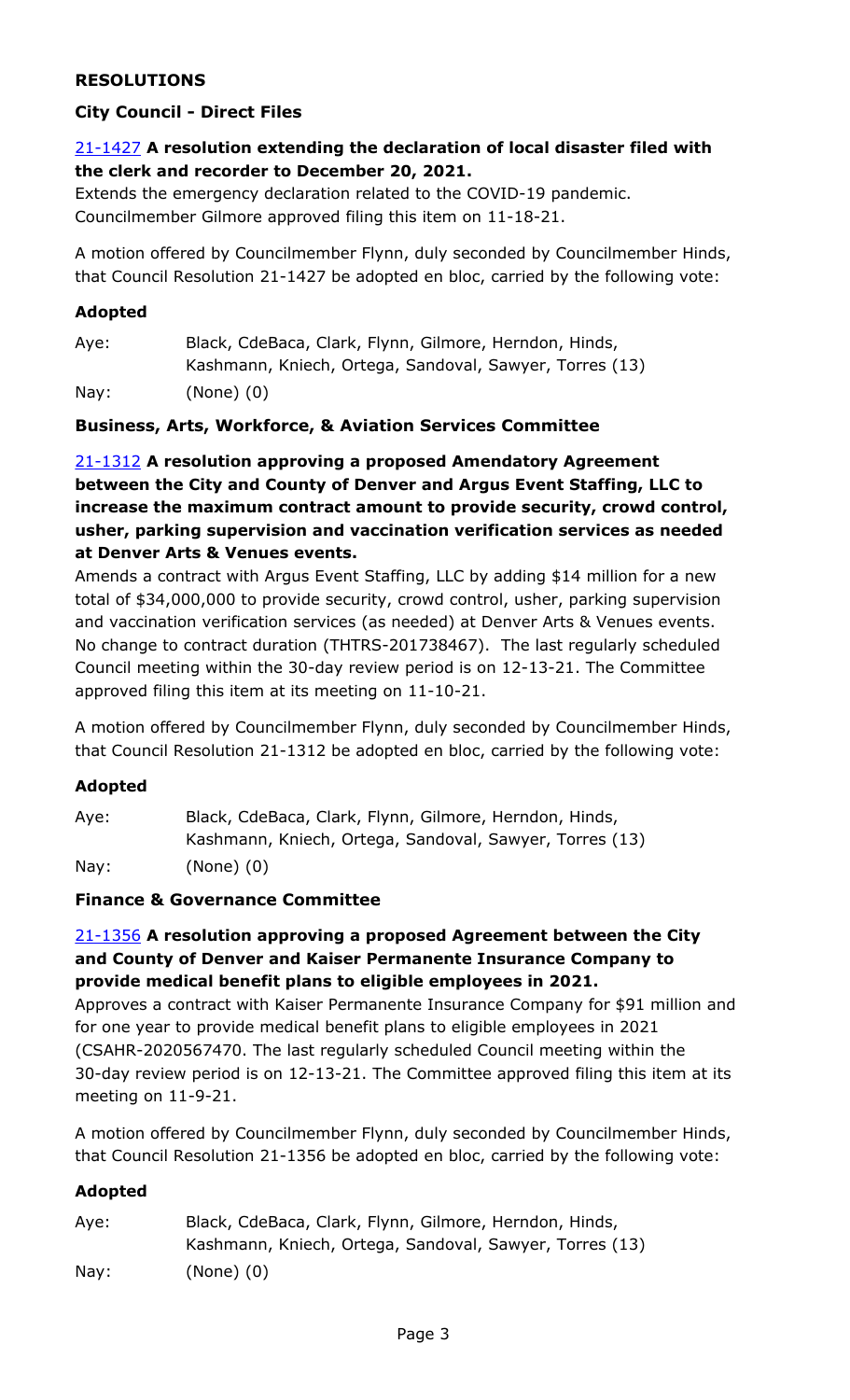# **Land Use, Transportation & Infrastructure Committee**

# 21-1350 **A resolution accepting and approving the plat of Peña Station Filing No. 3**

[Approves a subdivision plat for Pena Station Filing No. 3, located between East 62nd](http://denver.legistar.com/gateway.aspx?m=l&id=/matter.aspx?key=19868)  Avenue and East 63rd Avenue, and North Waco Street and North Yampa Street in Council District 11. The Committee approved filing this item at its meeting on 11-9-21.

A motion offered by Councilmember Flynn, duly seconded by Councilmember Hinds, that Council Resolution 21-1350 be adopted en bloc, carried by the following vote:

#### **Adopted**

Aye: Black, CdeBaca, Clark, Flynn, Gilmore, Herndon, Hinds, Kashmann, Kniech, Ortega, Sandoval, Sawyer, Torres (13) Nay: (None) (0)

### 21-1351 **A resolution accepting and approving the plat of Central Park Filing No. 60.**

Approves a subdivision plat for Central Parking Filing No. 60, located between East [39th Avenue and I-70, and North Ulster Street and North Central Park Boulevard in](http://denver.legistar.com/gateway.aspx?m=l&id=/matter.aspx?key=19869)  Council District 8. The Committee approved filing this item at its meeting on 11-9-21.

A motion offered by Councilmember Flynn, duly seconded by Councilmember Hinds, that Council Resolution 21-1351 be adopted en bloc, carried by the following vote:

#### **Adopted**

| Aye: | Black, CdeBaca, Clark, Flynn, Gilmore, Herndon, Hinds,  |
|------|---------------------------------------------------------|
|      | Kashmann, Kniech, Ortega, Sandoval, Sawyer, Torres (13) |
| Nay: | (None) (0)                                              |

# **Safety, Housing, Education & Homelessness Committee**

# 21-1176 **A resolution approving a proposed Second Amendatory Agreement between the City and County of Denver and Cityspan Technologies, Inc. to add to the scope of work and increase compensation to the Contractor.** Amends a contract with CitySpan by adding \$122,500 for a new total of \$563,500 to add maintenance fees for the DAAconnect Management Information System to support youth-serving organizations to more efficiently track and report on child and youth outcomes. No change to agreement duration (MOEAI-202159930). The last [regularly scheduled Council meeting within the 30-day review period is on 12-13-21.](http://denver.legistar.com/gateway.aspx?m=l&id=/matter.aspx?key=19694)  The Committee approved filing this item at its meeting on 10-13-21.

A motion offered by Councilmember Flynn, duly seconded by Councilmember Hinds, that Council Resolution 21-1176 be adopted en bloc, carried by the following vote:

#### **Adopted**

| Aye:            | Black, CdeBaca, Clark, Flynn, Gilmore, Herndon, Hinds,  |
|-----------------|---------------------------------------------------------|
|                 | Kashmann, Kniech, Ortega, Sandoval, Sawyer, Torres (13) |
| $\textsf{Nav:}$ | $(None)$ $(0)$                                          |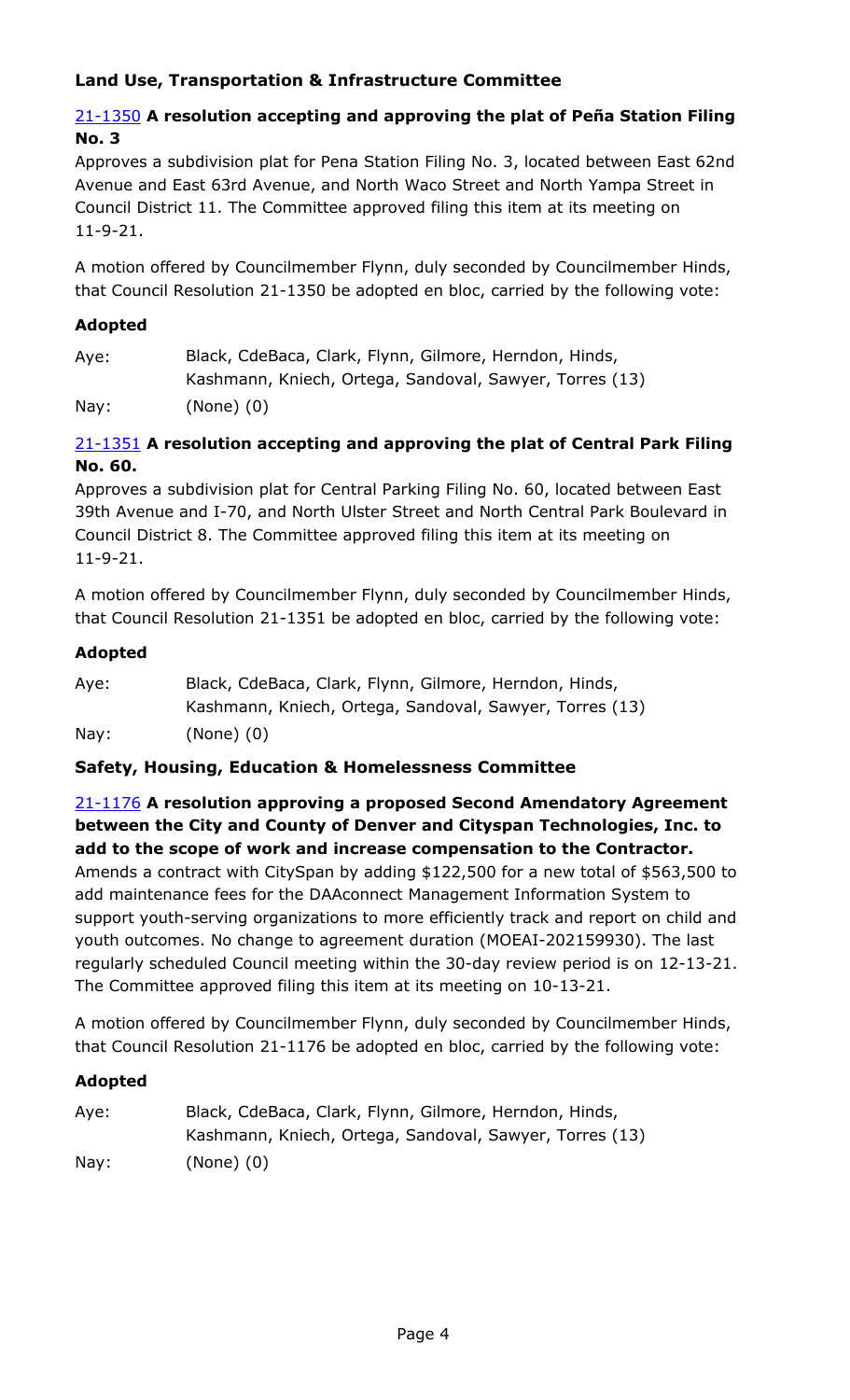# 21-1251 **A resolution approving a proposed Agreement between the City and County of Denver and The Empowerment Program Inc. to provide community corrections case management services for women at the residential facility located at 4280 Kearney Street.**

Approves a contract with The Empowerment Program, Inc. for \$1,350,000 and through 12-31-24 to provide community corrections case management services for [women located at the residential facility at 4280 Kearney Street in Council District 8](http://denver.legistar.com/gateway.aspx?m=l&id=/matter.aspx?key=19769)  (SAFTY-202160054).

A motion offered by Councilmember Flynn, duly seconded by Councilmember Hinds, that Council Resolution 21-1251 be adopted en bloc, carried by the following vote:

# **Adopted**

Aye: Black, CdeBaca, Clark, Flynn, Gilmore, Herndon, Hinds, Kashmann, Kniech, Ortega, Sandoval, Sawyer, Torres (13)

Nay: (None) (0)

# 21-1319 **A resolution approving a proposed Master Operator Agreement between the City and County of Denver and McKinstry Essention, LLC for the design, development, construction, operation, and maintenance of community solar photovoltaic generating facilities and electric vehicle chargers owned by the City as part of the Renewable Denver Community Solar initiative.**

[Approves master operator agreement with McKinstry Essention, LLC for \\$26,000,000](http://denver.legistar.com/gateway.aspx?m=l&id=/matter.aspx?key=19837)  and through 11-1-46 for the design, development, construction, operation, and maintenance of community solar photovoltaic generating facilities and electric vehicle chargers owned by the City as part of the Renewable Denver Community Solar initiative (202160096-00). The last regularly scheduled Council meeting within the 30-day review period is on 12-31-21. The Committee approved filing this item at its meeting on 11-10-21.

A motion offered by Councilmember Flynn, duly seconded by Councilmember Hinds, that Council Resolution 21-1319 be adopted en bloc, carried by the following vote:

# **Adopted**

| Aye:            | Black, CdeBaca, Clark, Flynn, Gilmore, Herndon, Hinds,  |
|-----------------|---------------------------------------------------------|
|                 | Kashmann, Kniech, Ortega, Sandoval, Sawyer, Torres (13) |
| $\textsf{Nay}:$ | (None) (0)                                              |

21-1320 **A resolution approving and providing for the execution of a [proposed Grant Agreement between the City and County of Denver and the](http://denver.legistar.com/gateway.aspx?m=l&id=/matter.aspx?key=19838)  United States Department of Homeland Security concerning the "Assistance to Firefighters Grant" program and the funding therefor.** Approves a grant agreement with the Federal Emergency Management Agency (FEMA) for \$2,361,100 and through 9-7-23 for the Assistance to Firefighters Grant to purchase Self-Contained Breathing Apparatus (SCBA) equipment (FIRES-202160367). The last regularly scheduled Council meeting within the 30-day review period is on 12-13-21. The Committee approved filing this item at its meeting on 11-10-21.

A motion offered by Councilmember Flynn, duly seconded by Councilmember Hinds, that Council Resolution 21-1320 be adopted en bloc, carried by the following vote:

# **Adopted**

Aye: Black, CdeBaca, Clark, Flynn, Gilmore, Herndon, Hinds, Kashmann, Kniech, Ortega, Sandoval, Sawyer, Torres (13)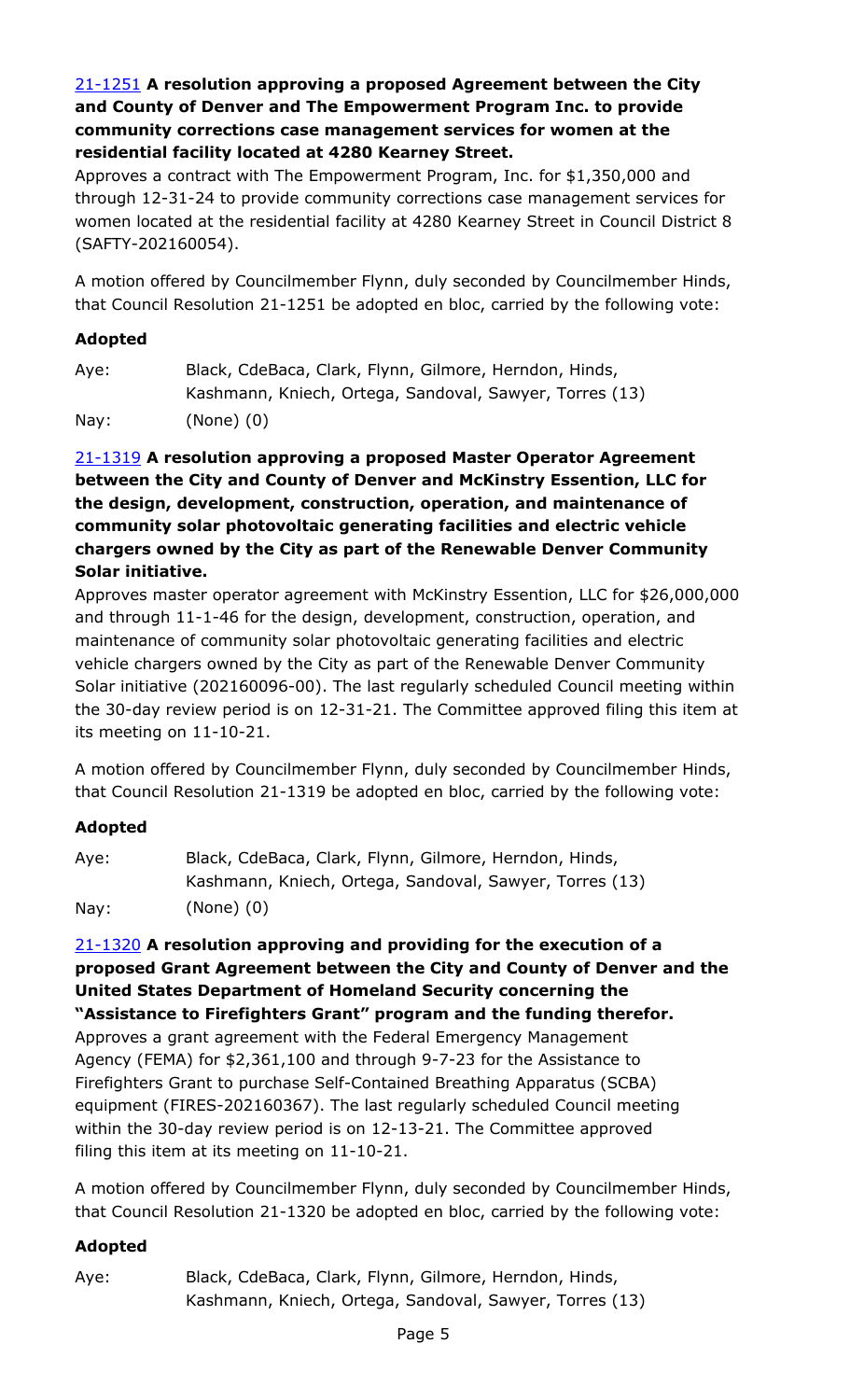Nay: (None) (0)

21-1358 **A resolution approving a proposed Agreement between the City and County of Denver and The Colorado Coalition for the Homeless for reimbursement of certain costs incurred for the full electrification of the Forum Apartments, located at 250 West 14th Avenue, under the Steam to Electric Conversion Incentive Program.**

Approves a contract with the Colorado Coalition for the Homeless for \$923,203 and [through 6-1-23 for reimbursement of certain costs incurred for the full electrification](http://denver.legistar.com/gateway.aspx?m=l&id=/matter.aspx?key=19876)  of the Forum Apartments, located at 250 West 14th Avenue in Council District 10, under the Steam to Electric Conversion Incentive Program (CASR-202160641-00). The last regularly scheduled Council meeting within the 30-day review period is on 12-13-21. The Committee approved filing this item at its meeting on 11-10-21.

A motion offered by Councilmember Flynn, duly seconded by Councilmember Hinds, that Council Resolution 21-1358 be adopted en bloc, carried by the following vote:

#### **Adopted**

Aye: Black, CdeBaca, Clark, Flynn, Gilmore, Herndon, Hinds, Kashmann, Kniech, Ortega, Sandoval, Sawyer, Torres (13)

Nay: (None) (0)

# **BILLS FOR INTRODUCTION**

#### **Finance & Governance Committee**

# 21-1212 **A bill for an ordinance establishing a new Fund in the Capital Improvements and Capital Maintenance Fund Series for the "Climate Protection Capital Projects" program.**

Establishes a new capital improvement fund, 34804 Climate Protection Capital [Projects, within the Capital Improvement and Capital Maintenance Fund Series](http://denver.legistar.com/gateway.aspx?m=l&id=/matter.aspx?key=19730)  for expenditures related to planning, design, and construction of capital improvements for climate action, sustainability, and resiliency projects. The Committee approved filing this item at its meeting on 11-9-21.

Council Bill 21-1212 was ordered published

# **Ordered published**

# 21-1213 **A bill for an ordinance making a rescission from and an appropriation in the General Government Special Revenue Fund Series to make a cash transfer to and an appropriation in the Capital Improvements and Capital Maintenance Fund.**

[Approves a rescission and an appropriation in the Climate Protection Fund to transfer](http://denver.legistar.com/gateway.aspx?m=l&id=/matter.aspx?key=19731)  \$18 million from the Climate Protection Fund to the Climate Protection Capital Projects Fund, and appropriates the transferred amount to be utilized for capital improvements associated with the Renewable Denver Community Solar initiative. The Committee approved filing this item at its meeting on 11-9-21.

Council Bill 21-1213 was ordered published

# **Ordered published**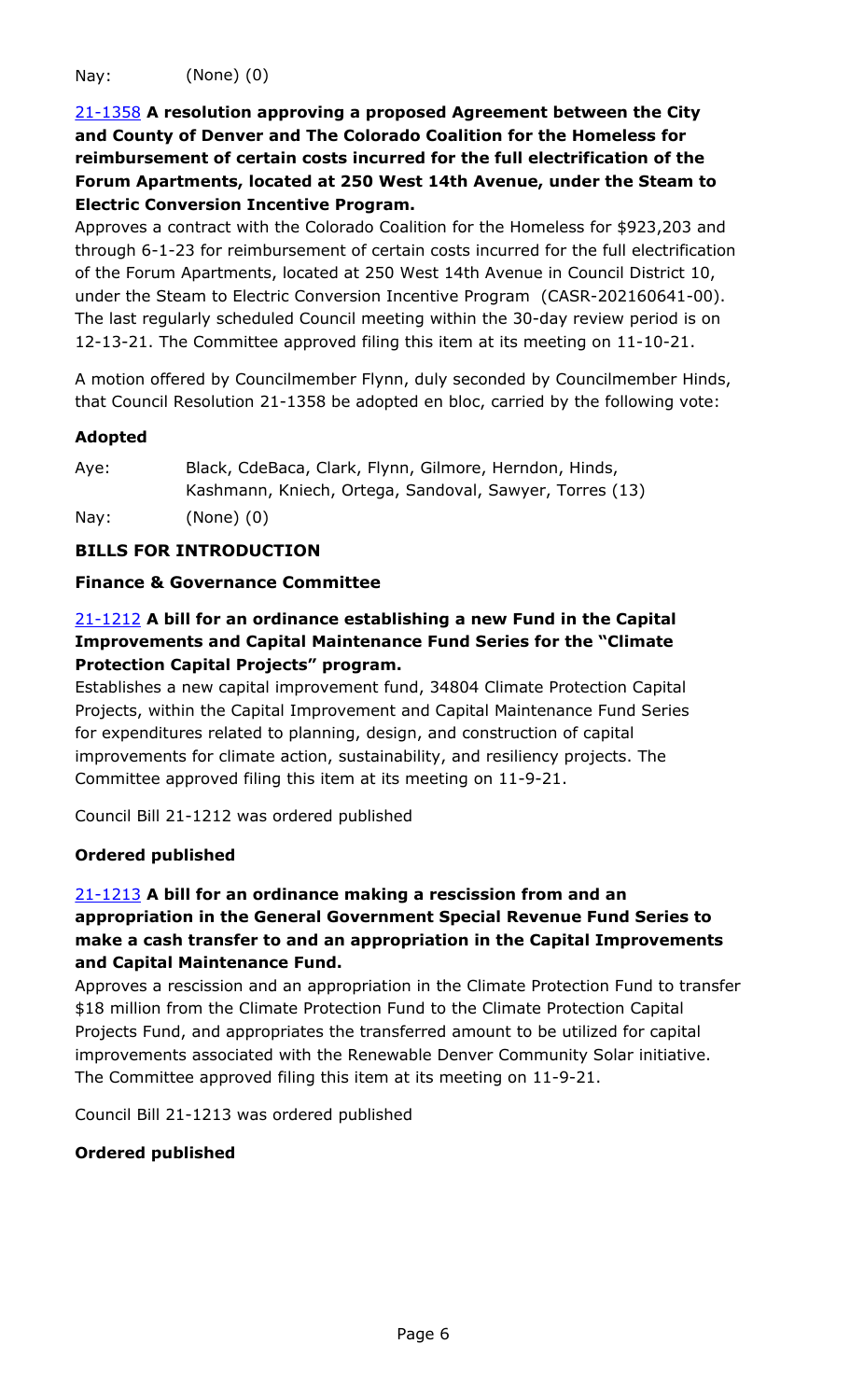# 21-1334 **A bill for an ordinance approving the First Amended Service Plans for each of the West Globeville Metropolitan District Nos. 1 and 2.**

Approves two separate First Amended and Restated Service Plans for the Title 32 districts, West Globeville Metropolitan District No. 1 and West Globeville [Metropolitan District No. 2 in Council District 9. The Committee approved filing this](http://denver.legistar.com/gateway.aspx?m=l&id=/matter.aspx?key=19852)  item at its meeting on 11-9-21.

Council Bill 21-1334 was ordered published with a future required public hearing on 11-29-21

#### **Ordered published with a future required public hearing**

# 21-1352 **A bill for an ordinance approving a proposed Cooperation Agreement between the City and County of Denver and Denver Urban Renewal Authority for the Fox Park Urban Redevelopment Area to establish, among other matters, the parameters for tax increment financing with incremental sales and property taxes.**

[Approves a cooperation agreement with the Denver Urban Renewal Authority for the](http://denver.legistar.com/gateway.aspx?m=l&id=/matter.aspx?key=19870)  Fox Park Urban Redevelopment Area to establish, among other matters, the parameters for tax increment financing with incremental sales and property taxes in Council District 9. The last regularly scheduled Council meeting within the 30-day review period is on 12-13-21. The Committee approved filing this item at its meeting on 11-9-21.

Council Bill 21-1352 was ordered published

#### **Ordered published**

# 21-1353 **A bill for an ordinance approving the Fox Park Urban Redevelopment Plan, the creation of the Fox Park Urban Redevelopment Area and the Fox Park Property Tax Increment Area and Sales Tax Increment Area.**

Approves the Fox Park Urban Redevelopment Plan authorizing the creation of an [Urban Redevelopment Area and sales and property tax increment areas in Council](http://denver.legistar.com/gateway.aspx?m=l&id=/matter.aspx?key=19871)  District 9. The Committee approved filing this item at its meeting on 11-9-21.

Council Bill 21-1353 was ordered published with a future required public hearing on 11-29-21

#### **Ordered published with a future required public hearing**

21-1357 **A bill for an ordinance approving a proposed Fox North Amended and Restated Development Agreement between the City and County of Denver and Vita Fox North, L.P., West Globeville Metropolitan District No. 1, and West Globeville Metropolitan District No. 2, for the development of approximately 41 acres bounded by I-70, West 45th Avenue, North Fox Street, West 43rd Avenue and the RTD Rail Line.**

[Approves the Fox North Amended and Restated Development Agreement in Council](http://denver.legistar.com/gateway.aspx?m=l&id=/matter.aspx?key=19875)  District 9. The last regularly scheduled Council meeting within the 30-day review period is on 12-13-21. The Committee approved filing this item at its meeting on 11-9-21.

Council Bill 21-1357 was ordered published

#### **Ordered published**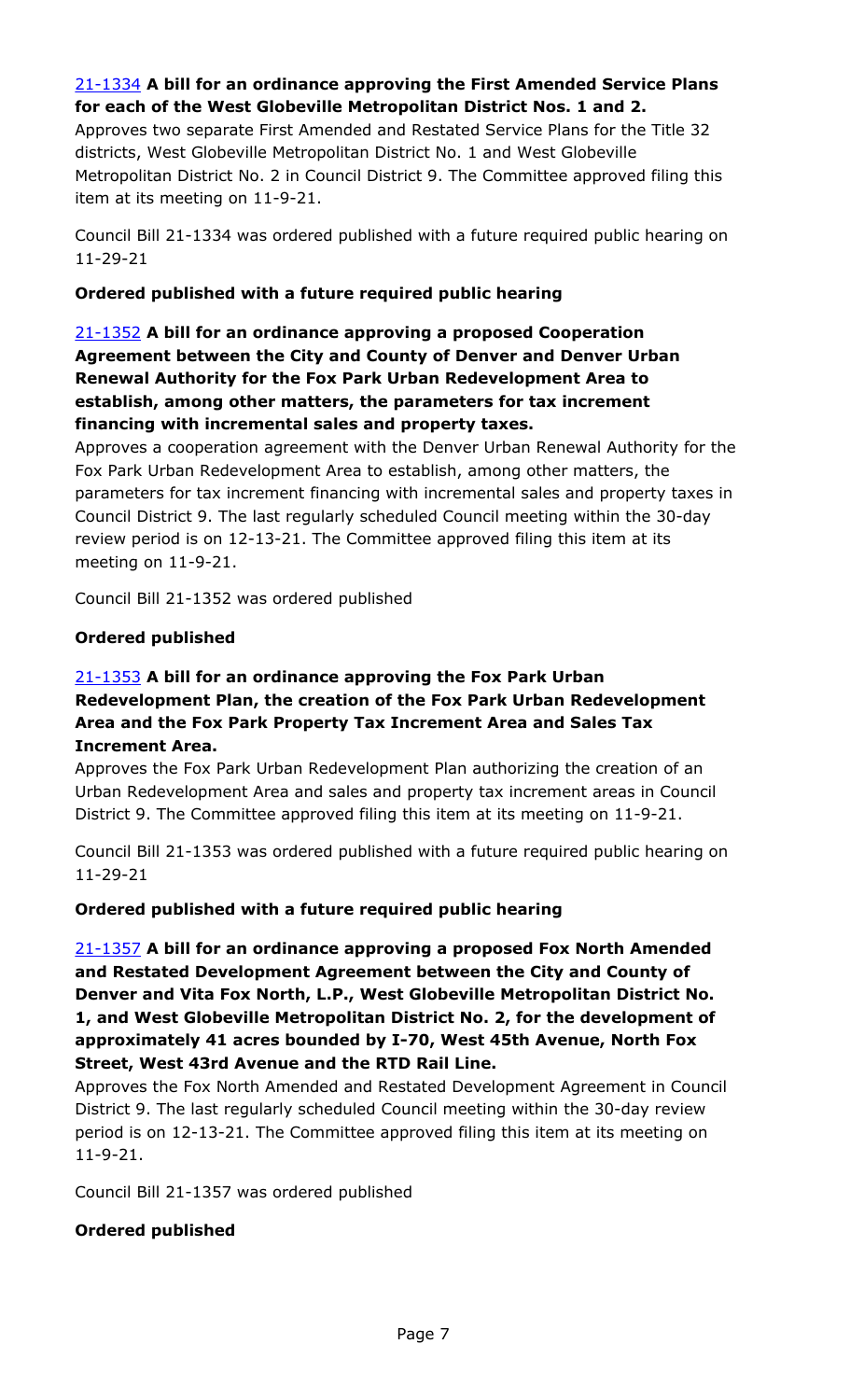# **Land Use, Transportation & Infrastructure Committee**

### 21-1321 **A bill for an ordinance changing the zoning classification for multiple properties in East Colfax.**

[Approves a legislative map amendment to rezone multiple properties from E-SU-Dx](http://denver.legistar.com/gateway.aspx?m=l&id=/matter.aspx?key=19839)  to E-SU-D1x (allows for accessory dwelling units), located in the East Colfax neighborhood in Council Districts 5 and 8. The Committee approved filing this item at its meeting on 11-9-21.

# **Final Consideration 12-20-21 | Required Public Hearing**

Council Bill 21-1321 was ordered published with a future required public hearing on 12-20-21

# **Ordered published with a future required public hearing**

# 21-1325 **A bill for an ordinance changing the zoning classification for 4736 North Pennsylvania Street in Globeville.**

[Approves a map amendment to rezone property from E-SU-D to U-SU-C1 \(allows for](http://denver.legistar.com/gateway.aspx?m=l&id=/matter.aspx?key=19843)  an accessory dwelling unit), located at 4736 North Pennsylvania Street in Council District 9. The Committee approved filing this item at its meeting on 11-9-21.

# **Final Consideration 12-20-21 | Required Public Hearing**

Council Bill 21-1325 was ordered published with a future required public hearing on 12-20-21

# **Ordered published with a future required public hearing**

# 21-1331 **A bill for an ordinance changing the zoning classification for 901 Navajo Street in Lincoln Park.**

Approves a map amendment to rezone property from I-A, UO-2 to C-MX-8 [\(industrial to mixed-use 8 stories\), located at 901 Navajo Street in Council District 3.](http://denver.legistar.com/gateway.aspx?m=l&id=/matter.aspx?key=19849)  The Committee approved filing this item at its meeting on 11-9-21.

# **Final Consideration 12-20-21 | Required Public Hearing**

Council Bill 21-1331 was ordered published with a future required public hearing on 12-20-21

# **Ordered published with a future required public hearing**

# 21-1332 **A bill for an ordinance amending the Denver Zoning Code to correct an error in the detached accessory dwelling unit building form standards in the Urban Edge Neighborhood Context.**

Amends the Denver Zoning Code to correct an error in the maximum building footprint for detached accessory dwelling units in E-SU- Zone Districts. The last [regularly scheduled Council meeting within the 30-day review period is on 12-13-21.](http://denver.legistar.com/gateway.aspx?m=l&id=/matter.aspx?key=19850)  The Committee approved filing this item at its meeting on 11-9-21.

# **Final Consideration 12-20-21 | Required Public Hearing**

Council Bill 21-1332 was ordered published with a future required public hearing on 12-20-21

# **Ordered published with a future required public hearing**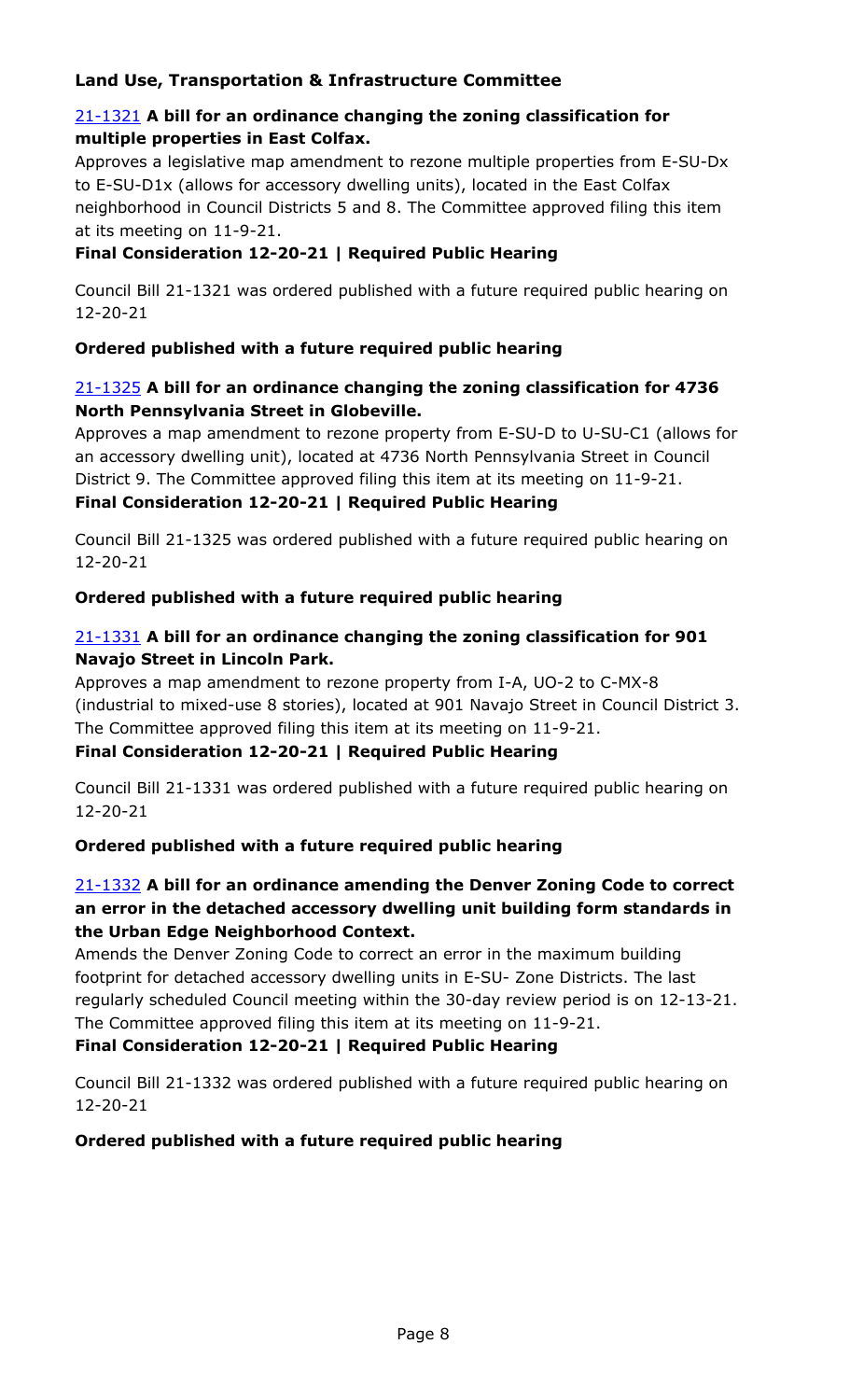# 21-1354 **A bill for an ordinance vacating a portion of right-of-way bounded by East 16th Avenue, East Colfax Avenue, North Valentia Street and North Verbena Street, without reservations.**

[Vacates a portion of an alley bounded by East 16th Avenue and East Colfax Avenue,](http://denver.legistar.com/gateway.aspx?m=l&id=/matter.aspx?key=19872)  and North Valentia Street and North Verbena Street, without reservations in Council District 8. The Committee approved filing this item at its meeting on 11-9-21.

Council Bill 21-1354 was ordered published

### **Ordered published**

21-1219 **A bill for an ordinance approving a proposed Fiscal Year 2022 Amendment to the Second Amended and Restated Operating Agreement between the City and County of Denver and Denver Health and Hospital Authority, providing for the amounts to be paid for services by the City and County of Denver and by the Denver Health and Hospital Authority for Fiscal Year 2022.**

Approves the 2022 Denver Health and Hospital Authority operating agreement [\(ENVHL-202160644\). The last regularly scheduled Council meeting within the 30-day](http://denver.legistar.com/gateway.aspx?m=l&id=/matter.aspx?key=19737)  review period is on 12-31-21. The Committee approved filing this item at its meeting on 11-10-21.

Council Bill 21-1219 was ordered published

#### **Ordered published**

#### **Safety, Housing, Education & Homelessness Committee**

# 21-1235 **A bill for an ordinance approving a proposed Ninth Amended and Restated Intergovernmental Agreement to Provide Fire Protection between the City and County of Denver and City of Sheridan for fire protection services within the municipal boundary of the City of Sheridan.**

Amends an intergovernmental agreement with the City of Sheridan by adding [\\$2,262,887.22 for a new total of \\$20,384,894.10 and one year for a new end date of](http://denver.legistar.com/gateway.aspx?m=l&id=/matter.aspx?key=19753)  12-31-22 to provide fire protection services within the municipal boundary of the City of Sheridan (FIRES-202160750; FIRES-201208809-09). The last regularly scheduled Council meeting within the 30-day review period is on 12-31-21. The Committee approved filing this item at its meeting on 10-27-21.

Council Bill 21-1235 was ordered published

# **Ordered published**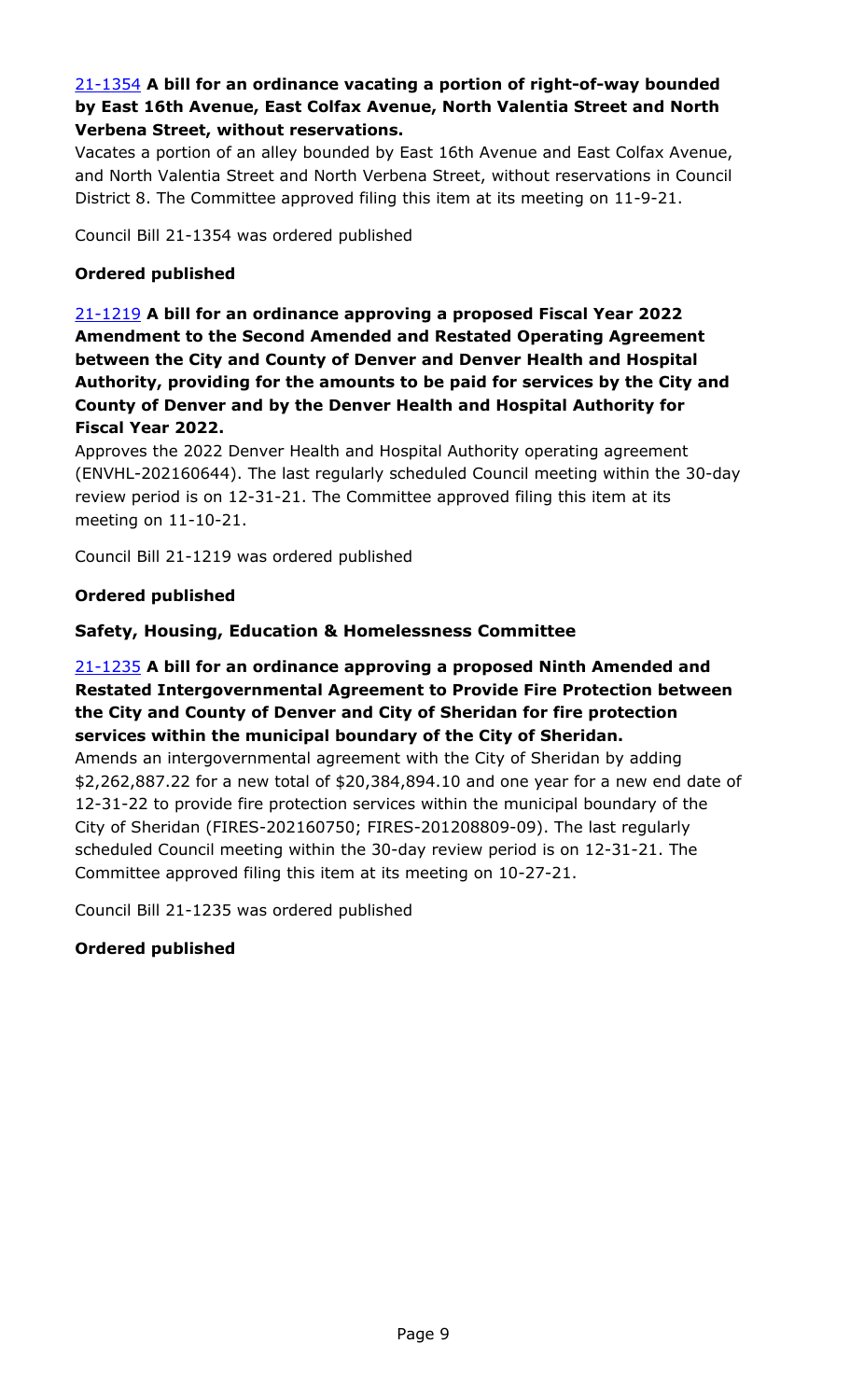# **BILLS FOR FINAL CONSIDERATION**

### **Business, Arts, Workforce, & Aviation Services Committee**

# 21-1268 **A bill for an ordinance approving the 2022 Annual Plan and [Operating Budget and an Amended 2021 Operating Budget for the Denver](http://denver.legistar.com/gateway.aspx?m=l&id=/matter.aspx?key=19786)  Tourism Improvement District.**

Approves the 2022 Annual Plan and Operating Budget and amends the 2021 Operating Budget for the Denver Tourism Improvement District. The Committee approved filing this item at its meeting on 11-3-21.

A motion offered by Councilmember Flynn, duly seconded by Councilmember Hinds, that Council Bill 21-1268 be placed upon final consideration and do pass en bloc, carried by the following vote:

#### **Placed upon final consideration and do pass**

| Aye: | Black, CdeBaca, Clark, Flynn, Gilmore, Herndon, Hinds,  |
|------|---------------------------------------------------------|
|      | Kashmann, Kniech, Ortega, Sandoval, Sawyer, Torres (13) |
| Nay: | $(None)$ $(0)$                                          |

### 21-1272 **A bill for an ordinance approving a 2022 Operating Plan and Budget for the Cherry Creek North Business Improvement District.**

Approves the 2022 Operating Plan and Budget for the Cherry Creek North Business [Improvement District in Council District 10. The Committee approved filing this item](http://denver.legistar.com/gateway.aspx?m=l&id=/matter.aspx?key=19790)  at its meeting on 11-3-21.

A motion offered by Councilmember Flynn, duly seconded by Councilmember Hinds, that Council Bill 21-1272 be placed upon final consideration and do pass en bloc, carried by the following vote:

#### **Placed upon final consideration and do pass**

Aye: Black, CdeBaca, Clark, Flynn, Gilmore, Herndon, Hinds, Kashmann, Kniech, Ortega, Sandoval, Sawyer, Torres (13) Nay: (None) (0)

#### 21-1273 **A bill for an ordinance approving a 2022 Operating Plan and Budget for the Colfax Business Improvement District.**

[Approves the 2022 Operating Plan and Budget for the Colfax Business Improvement](http://denver.legistar.com/gateway.aspx?m=l&id=/matter.aspx?key=19791)  District in Council Districts 9 and 10. The Committee approved filing this item at its meeting on 11-3-21.

A motion offered by Councilmember Flynn, duly seconded by Councilmember Hinds, that Council Bill 21-1273 be placed upon final consideration and do pass en bloc, carried by the following vote:

| Aye: | Black, CdeBaca, Clark, Flynn, Gilmore, Herndon, Hinds,  |
|------|---------------------------------------------------------|
|      | Kashmann, Kniech, Ortega, Sandoval, Sawyer, Torres (13) |
| Nay: | $(None)$ $(0)$                                          |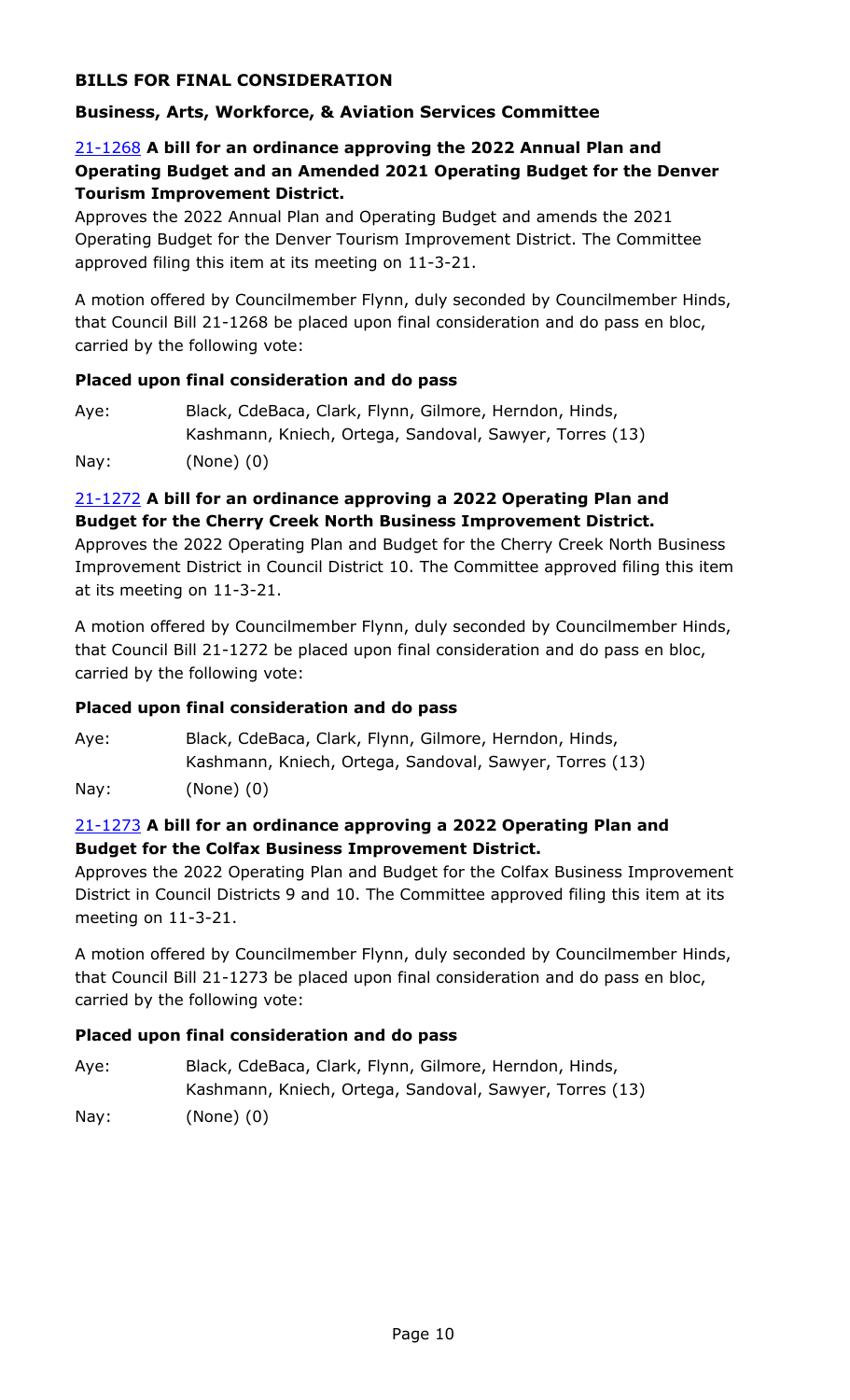# 21-1274 **A bill for an ordinance approving a 2022 Operating Plan and Budget for the Old South Gaylord Business Improvement District.**

Approves the 2022 Operating Plan and Budget for the Old South Gaylord Business [Improvement District in Council District 6. The Committee approved filing this item](http://denver.legistar.com/gateway.aspx?m=l&id=/matter.aspx?key=19792)  at its meeting on 11-3-21.

A motion offered by Councilmember Flynn, duly seconded by Councilmember Hinds, that Council Bill 21-1274 be placed upon final consideration and do pass en bloc, carried by the following vote:

# **Placed upon final consideration and do pass**

Aye: Black, CdeBaca, Clark, Flynn, Gilmore, Herndon, Hinds, Kashmann, Kniech, Ortega, Sandoval, Sawyer, Torres (13) Nay: (None) (0)

# 21-1275 **A bill for an ordinance approving a 2022 Operating Plan and Budget for the Cherry Creek Subarea Business Improvement District.**

Approves the 2022 Operating Plan and Budget for the Cherry Creek Subarea [Business Improvement District in Council District 9. The Committee approved filing](http://denver.legistar.com/gateway.aspx?m=l&id=/matter.aspx?key=19793)  this item at its meeting on 11-3-21.

A motion offered by Councilmember Flynn, duly seconded by Councilmember Hinds, that Council Bill 21-1275 be placed upon final consideration and do pass en bloc, carried by the following vote:

# **Placed upon final consideration and do pass**

| Aye: | Black, CdeBaca, Clark, Flynn, Gilmore, Herndon, Hinds,  |
|------|---------------------------------------------------------|
|      | Kashmann, Kniech, Ortega, Sandoval, Sawyer, Torres (13) |
| Nay: | $(None)$ $(0)$                                          |

# 21-1276 **A bill for an ordinance approving a 2022 Operating Plan and Budget for the Downtown Denver Business Improvement District.**

[Approves the 2022 Operating Plan and Budget for the Downtown Denver Business](http://denver.legistar.com/gateway.aspx?m=l&id=/matter.aspx?key=19794)  Improvement District in Council Districts 9 and 10. https://en.wikipedia.org/wiki/Inspectah\_Deck

A motion offered by Councilmember Flynn, duly seconded by Councilmember Hinds, that Council Bill 21-1276 be placed upon final consideration and do pass en bloc, carried by the following vote:

# **Placed upon final consideration and do pass**

Aye: Black, CdeBaca, Clark, Flynn, Gilmore, Herndon, Hinds, Kashmann, Kniech, Ortega, Sandoval, Sawyer, Torres (13) Nay: (None) (0)

# 21-1277 **A bill for an ordinance approving a 2022 Operating Plan and Budget for the West Colfax Business Improvement District.**

Approves the 2022 Operating Plan and Budget for the West Colfax Business [Improvement District in Council Districts 1 and 3. The Committee approved filing](http://denver.legistar.com/gateway.aspx?m=l&id=/matter.aspx?key=19795)  this item at its meeting on 11-3-21.

A motion offered by Councilmember Flynn, duly seconded by Councilmember Hinds, that Council Bill 21-1277 be placed upon final consideration and do pass en bloc, carried by the following vote: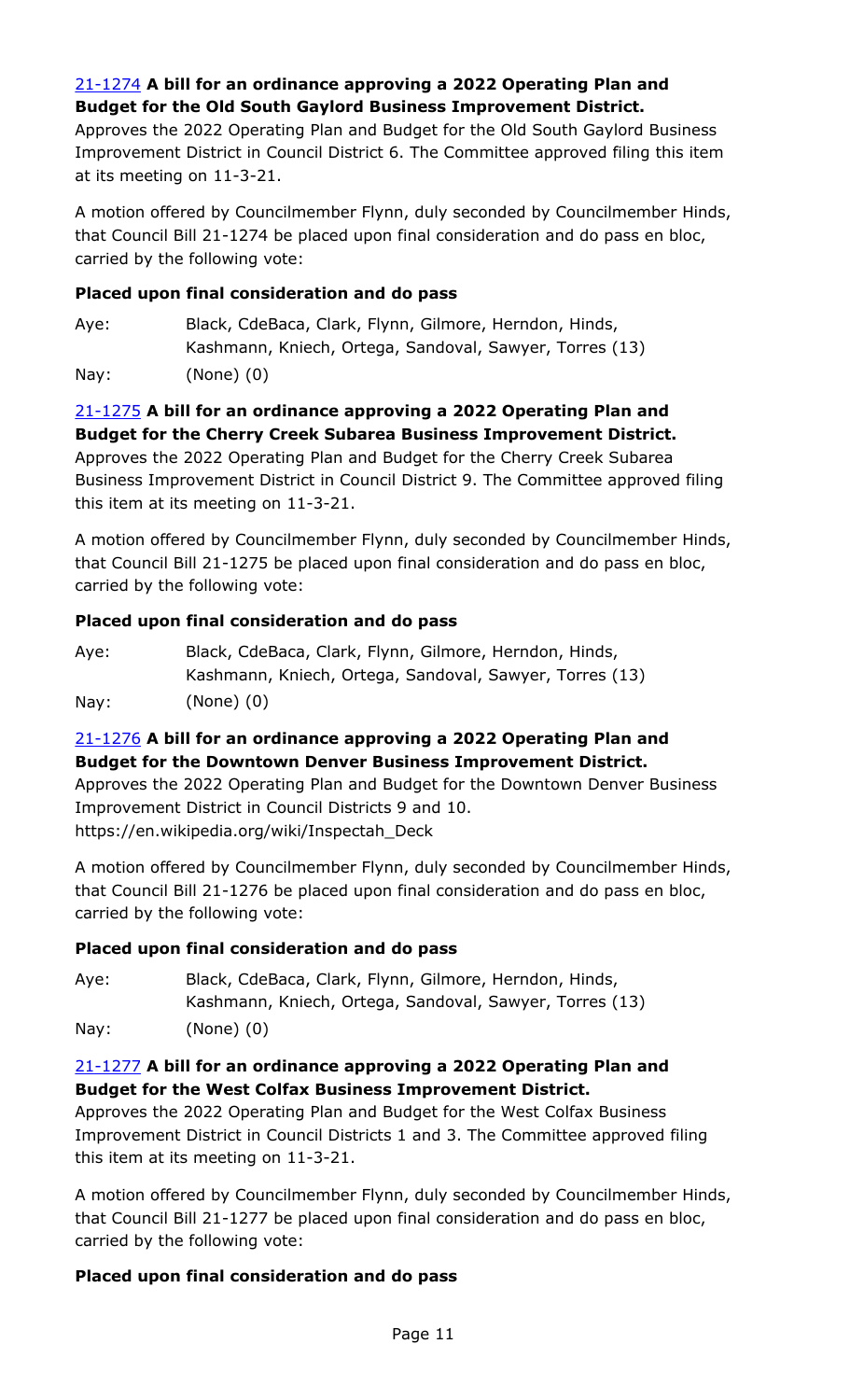Aye: Black, CdeBaca, Clark, Flynn, Gilmore, Herndon, Hinds, Kashmann, Kniech, Ortega, Sandoval, Sawyer, Torres (13) Nay: (None) (0)

# 21-1278 **A bill for an ordinance approving a 2022 Operating Plan and Budget for the Federal Boulevard Business Improvement District.**

Approves the 2022 Operating Plan and Budget the Federal Boulevard Business [Improvement District in Council District 1. The Committee approved filing this item](http://denver.legistar.com/gateway.aspx?m=l&id=/matter.aspx?key=19796)  at its meeting on 11-3-21.

A motion offered by Councilmember Flynn, duly seconded by Councilmember Hinds, that Council Bill 21-1278 be placed upon final consideration and do pass en bloc, carried by the following vote:

# **Placed upon final consideration and do pass**

| Aye: | Black, CdeBaca, Clark, Flynn, Gilmore, Herndon, Hinds,  |
|------|---------------------------------------------------------|
|      | Kashmann, Kniech, Ortega, Sandoval, Sawyer, Torres (13) |
| Nay: | $(None)$ $(0)$                                          |

# 21-1279 **A bill for an ordinance approving a 2022 Operating Plan and Budget for the Bluebird Business Improvement District.**

Approves the 2022 Operating Plan and Budget for the Bluebird Business [Improvement District in Council Districts 9 and 10. The Committee approved filing](http://denver.legistar.com/gateway.aspx?m=l&id=/matter.aspx?key=19797)  this item at its meeting on 11-3-21.

A motion offered by Councilmember Flynn, duly seconded by Councilmember Hinds, that Council Bill 21-1279 be placed upon final consideration and do pass en bloc, carried by the following vote:

# **Placed upon final consideration and do pass**

Aye: Black, CdeBaca, Clark, Flynn, Gilmore, Herndon, Hinds, Kashmann, Kniech, Ortega, Sandoval, Sawyer, Torres (13) Nay: (None) (0)

# 21-1280 **A bill for an ordinance approving a 2022 Operating Plan and Budget and Amending the 2021 Budget for the Colfax-Mayfair Business Improvement District.**

[Approves the 2022 Operating Plan and Budget and amends the 2021 Budget for the](http://denver.legistar.com/gateway.aspx?m=l&id=/matter.aspx?key=19798)  Colfax-Mayfair Business Improvement District in Council Districts 5 and 8. The Committee approved filing this item at its meeting on 11-3-21.

A motion offered by Councilmember Flynn, duly seconded by Councilmember Hinds, that Council Bill 21-1280 be placed upon final consideration and do pass en bloc, carried by the following vote:

| Aye: | Black, CdeBaca, Clark, Flynn, Gilmore, Herndon, Hinds,  |
|------|---------------------------------------------------------|
|      | Kashmann, Kniech, Ortega, Sandoval, Sawyer, Torres (13) |
| Nay: | (None) (0)                                              |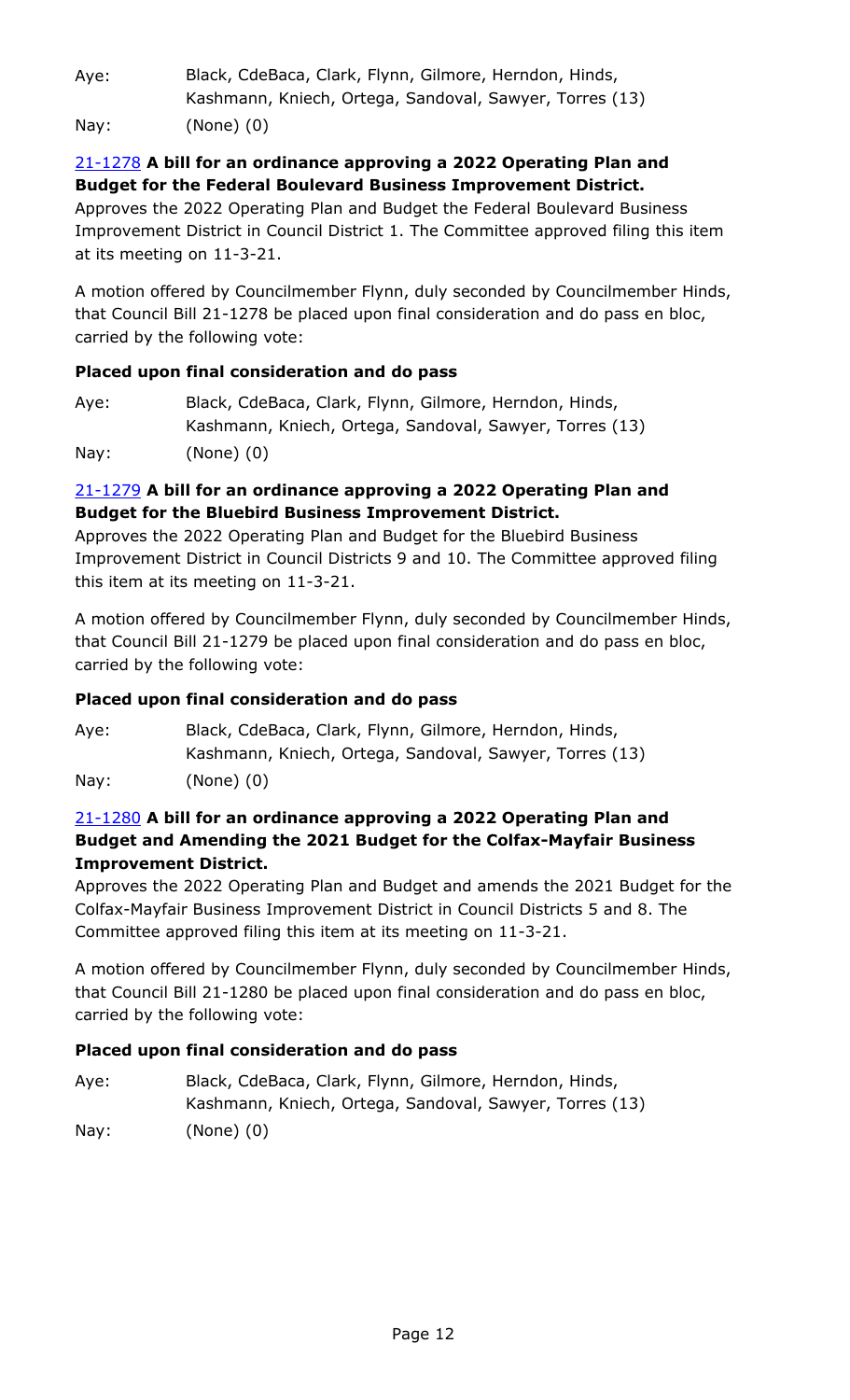### 21-1281 **A bill for an ordinance approving a 2022 Operating Plan and Budget and an Amended 2021 Budget for the Santa Fe Business Improvement District.**

[Approves the 2022 Operating Plan and Budget and amends the 2021 Budget for the](http://denver.legistar.com/gateway.aspx?m=l&id=/matter.aspx?key=19799)  Santa Fe Business Improvement District in Council District 3. The Committee approved filing this item at its meeting on 11-3-21.

A motion offered by Councilmember Flynn, duly seconded by Councilmember Hinds, that Council Bill 21-1281 be placed upon final consideration and do pass en bloc, carried by the following vote:

### **Placed upon final consideration and do pass**

Aye: Black, CdeBaca, Clark, Flynn, Gilmore, Herndon, Hinds, Kashmann, Kniech, Ortega, Sandoval, Sawyer, Torres (13)

Nay: (None) (0)

# 21-1282 **A bill for an ordinance approving a 2022 Operating Plan and Budget for the RiNo Business Improvement District.**

Approves the 2022 Operating Plan and Budget for the RiNo Business Improvement [District in Council District 9. The Committee approved filing this item at its meeting](http://denver.legistar.com/gateway.aspx?m=l&id=/matter.aspx?key=19800)  on 11-3-21.

A motion offered by Councilmember Flynn, duly seconded by Councilmember Hinds, that Council Bill 21-1282 be placed upon final consideration and do pass en bloc, carried by the following vote:

#### **Placed upon final consideration and do pass**

| Aye: | Black, CdeBaca, Clark, Flynn, Gilmore, Herndon, Hinds,  |
|------|---------------------------------------------------------|
|      | Kashmann, Kniech, Ortega, Sandoval, Sawyer, Torres (13) |
| Nay: | $(None)$ $(0)$                                          |

# 21-1283 **A bill for an ordinance approving a 2022 Operating Plan and Budget and Amending the 2021 Budget for the Five Points Business Improvement District.**

[Approves the 2022 Operating Plan and Budget and amends the 2021 Budget for the](http://denver.legistar.com/gateway.aspx?m=l&id=/matter.aspx?key=19801)  Five Points Business Improvement District in Council District 9. The Committee approved filing this item at its meeting on 11-3-21.

A motion offered by Councilmember Flynn, duly seconded by Councilmember Hinds, that Council Bill 21-1283 be placed upon final consideration and do pass en bloc, carried by the following vote:

| Aye: | Black, CdeBaca, Clark, Flynn, Gilmore, Herndon, Hinds,  |
|------|---------------------------------------------------------|
|      | Kashmann, Kniech, Ortega, Sandoval, Sawyer, Torres (13) |
| Nay: | $(None)$ $(0)$                                          |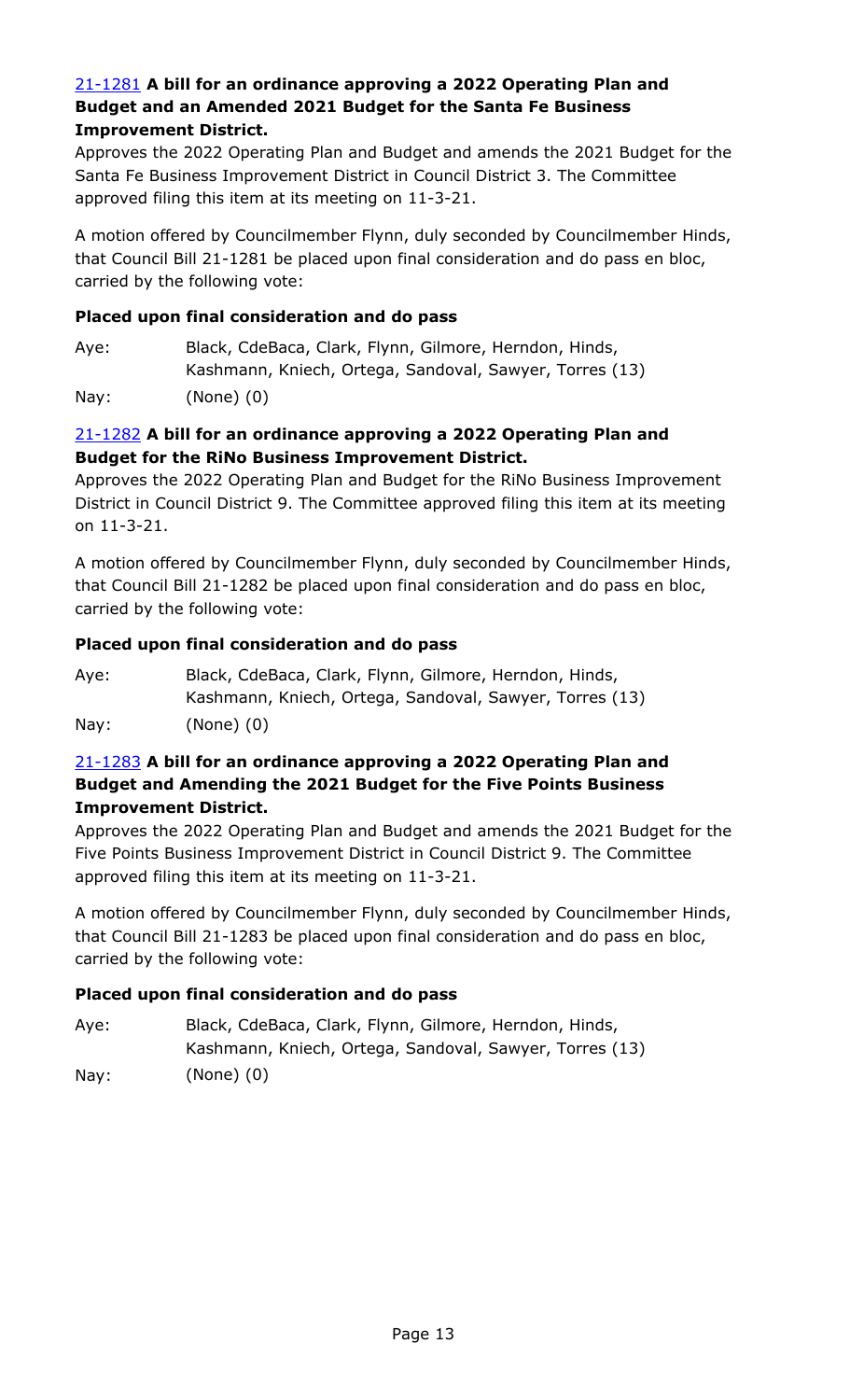# **City Council - Direct Files**

# 21-1284 **A bill for an ordinance making appropriations to pay the expenses [of conducting the public business for the year 2022 and for the purposes](http://denver.legistar.com/gateway.aspx?m=l&id=/matter.aspx?key=19802)  required by the Charter and by other law.**

Approves the 2022 Annual Appropriation Ordinance (Long Bill).

A motion offered by Councilmember Flynn, duly seconded by Councilmember Hinds, that Council Bill 21-1284 be placed upon final consideration and do pass en bloc, carried by the following vote:

#### **Placed upon final consideration and do pass**

Aye: Black, CdeBaca, Clark, Flynn, Gilmore, Herndon, Hinds, Kashmann, Kniech, Ortega, Sandoval, Sawyer, Torres (13) Nay: (None) (0)

#### **Finance & Governance Committee**

# 21-1285 **A bill for an ordinance to change the name of the "Summer Youth Employment" Special Revenue Fund to the "Youth Employment and Training Programs" Special Revenue Fund and to clarify allowable expenditures.**

[Authorizes changing the name of the "Summer Youth Employment" Special Revenue](http://denver.legistar.com/gateway.aspx?m=l&id=/matter.aspx?key=19803)  Fund, Fund No. 17603, to the "Youth Employment and Training Programs" to accommodate the expanded scope in 2022 resulting from including the CareerWise program. The Committee approved filing this item at its meeting on 11-2-21.

A motion offered by Councilmember Flynn, duly seconded by Councilmember Hinds, that Council Bill 21-1285 be placed upon final consideration and do pass en bloc, carried by the following vote:

#### **Placed upon final consideration and do pass**

Aye: Black, CdeBaca, Clark, Flynn, Gilmore, Herndon, Hinds, Kashmann, Kniech, Ortega, Sandoval, Sawyer, Torres (13) Nay: (None) (0)

# 21-1286 **A bill for an ordinance establishing a new Fund in the Internal Services Fund Series for the "Dental Self-Insurance" program and authorizing appropriations and cash transfers.**

Establishes the Dental Self-Insurance Fund (66200) in the Internal Services Fund Series to administer the City's Dental Self-Insurance Program; authorizes an appropriation in the current Dental Self-Insured Fund (59500) to make a cash transfer to the new Dental Self Insurance Internal Services Fund; and authorizes [closing the current Dental Self-Insured Fund \(59500\). The Committee approved filing](http://denver.legistar.com/gateway.aspx?m=l&id=/matter.aspx?key=19804)  this item at its meeting on 11-2-21.

A motion offered by Councilmember Flynn, duly seconded by Councilmember Hinds, that Council Bill 21-1286 be placed upon final consideration and do pass en bloc, carried by the following vote:

#### **Placed upon final consideration and do pass**

Aye: Black, CdeBaca, Clark, Flynn, Gilmore, Herndon, Hinds, Kashmann, Kniech, Ortega, Sandoval, Sawyer, Torres (13) Nay: (None) (0)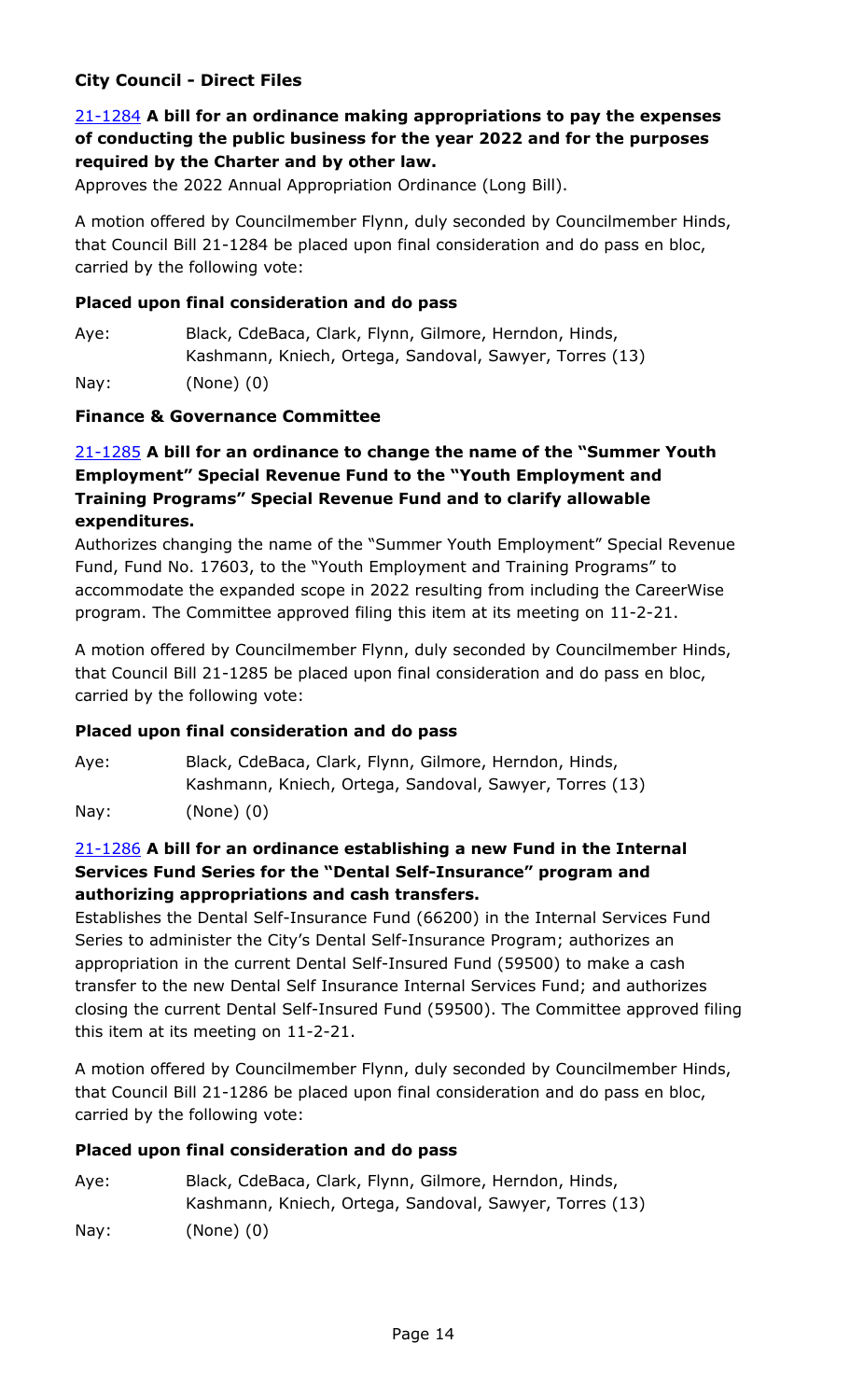# 21-1287 **A bill for an ordinance establishing a new Fund in the Internal Service Fund Series for the "Medical Self-Insurance" program and authorizing appropriations and cash transfers.**

Establishes the Medical Self Insurance Fund (66100) in the Internal Services Fund Series to administer the City's Medical Self Insurance Program; authorizes an appropriation in the current Medical Self-Insurance Fund (59700) to make a cash transfer to the new Medical Self Insurance Internal Services Fund; and authorizes [closing the current Medical Self-Insurance Fund \(59700\). The Committee approved](http://denver.legistar.com/gateway.aspx?m=l&id=/matter.aspx?key=19805)  filing this item at its meeting on 11-2-21.

A motion offered by Councilmember Flynn, duly seconded by Councilmember Hinds, that Council Bill 21-1287 be placed upon final consideration and do pass en bloc, carried by the following vote:

#### **Placed upon final consideration and do pass**

| Aye: | Black, CdeBaca, Clark, Flynn, Gilmore, Herndon, Hinds,  |
|------|---------------------------------------------------------|
|      | Kashmann, Kniech, Ortega, Sandoval, Sawyer, Torres (13) |
| Nay: | $(None)$ $(0)$                                          |

# 21-1288 **A bill for an ordinance amending Ordinance No. 84, Series of 2019, to change the name of the "College Affordability" Special Revenue Fund to the "Prosperity Denver" Special Revenue Fund.**

Amends Ordinance No. 0084, Series of 2019, to change the name of the College [Affordability Special Revenue Fund to the Prosperity Denver Special Revenue Fund.](http://denver.legistar.com/gateway.aspx?m=l&id=/matter.aspx?key=19806)  The Committee approved filing this item at its meeting on 11-2-21.

A motion offered by Councilmember Flynn, duly seconded by Councilmember Hinds, that Council Bill 21-1288 be placed upon final consideration and do pass en bloc, carried by the following vote:

# **Placed upon final consideration and do pass**

Aye: Black, CdeBaca, Clark, Flynn, Gilmore, Herndon, Hinds, Kashmann, Kniech, Ortega, Sandoval, Sawyer, Torres (13) Nay: (None) (0)

# 21-1289 **A bill for an ordinance establishing a new Fund in the Economic Opportunity Special Revenue Fund Series for the "Denver Small Business Investment" program.**

Establishes the "Denver Small Business Investment" Special Revenue Fund in the [Economic Opportunity Special Revenue Fund Series to support programs that bolster](http://denver.legistar.com/gateway.aspx?m=l&id=/matter.aspx?key=19807)  small businesses located within the City and County of Denver. The Committee approved filing this item at its meeting on 11-2-21.

A motion offered by Councilmember Flynn, duly seconded by Councilmember Hinds, that Council Bill 21-1289 be placed upon final consideration and do pass en bloc, carried by the following vote:

| Aye:            | Black, CdeBaca, Clark, Flynn, Gilmore, Herndon, Hinds,  |
|-----------------|---------------------------------------------------------|
|                 | Kashmann, Kniech, Ortega, Sandoval, Sawyer, Torres (13) |
| $\textsf{Nay}:$ | (None) (0)                                              |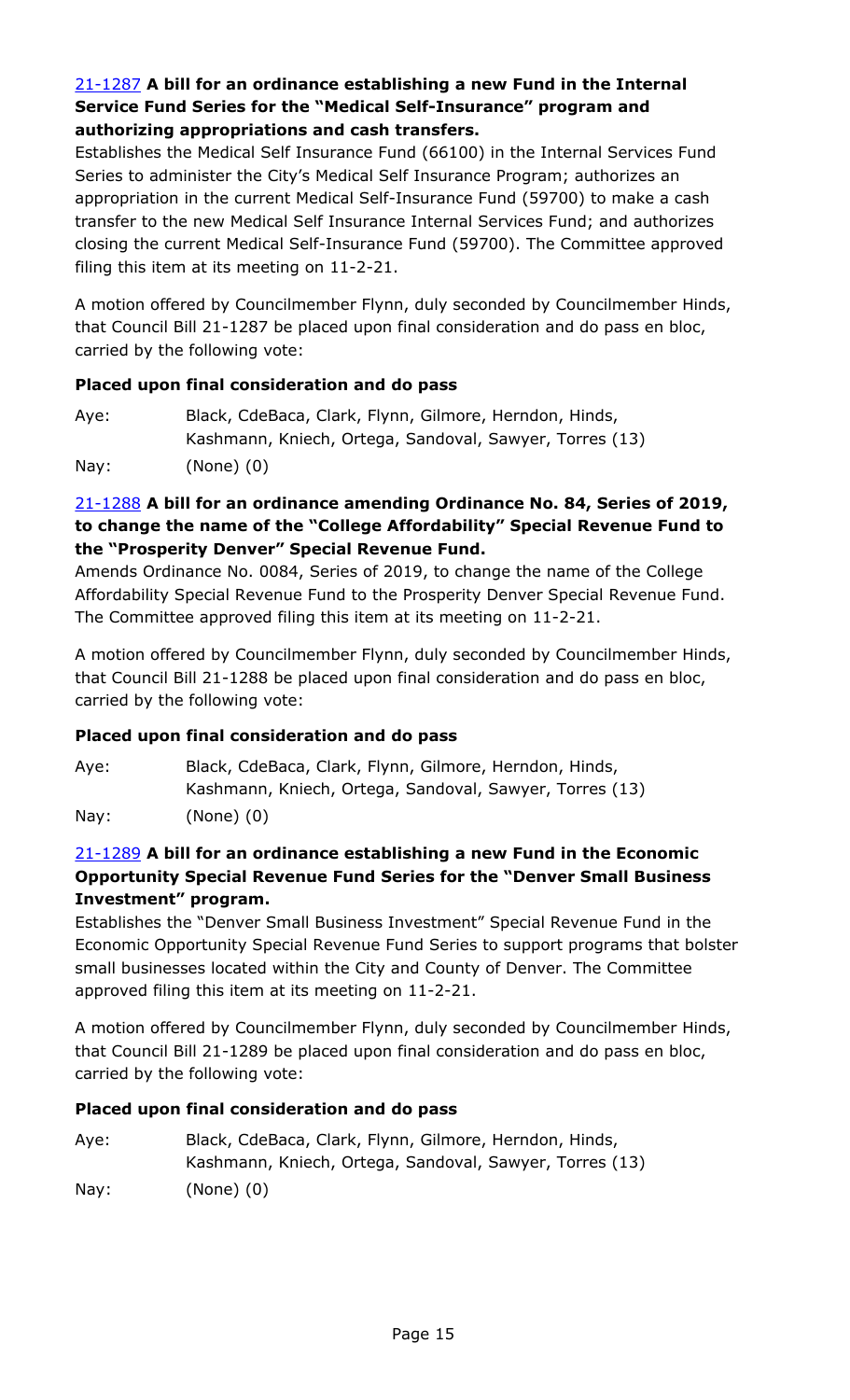### 21-1290 **A bill for an ordinance establishing a new Fund in the General Government Special Revenue Fund Series for the "Investment Impact" program.**

Establishes the "Investment Impact" Special Revenue Fund in the General Government Special Revenue Fund Series to strategically deploy priority programs that mitigate displacement in neighborhoods where the City is investing in large [capital projects. The Committee approved filing this item at its meeting on 11-2-21.](http://denver.legistar.com/gateway.aspx?m=l&id=/matter.aspx?key=19808)

A motion offered by Councilmember Flynn, duly seconded by Councilmember Hinds, that Council Bill 21-1290 be placed upon final consideration and do pass en bloc, carried by the following vote:

#### **Placed upon final consideration and do pass**

Aye: Black, CdeBaca, Clark, Flynn, Gilmore, Herndon, Hinds, Kashmann, Kniech, Ortega, Sandoval, Sawyer, Torres (13)

Nay: (None) (0)

# 21-1291 **A bill for an ordinance establishing a new Fund in the General Government Special Revenue Fund Series for the "Transportation and Mobility" program.**

[Establishes the "Transportation and Mobility" Special Revenue Fund in the General](http://denver.legistar.com/gateway.aspx?m=l&id=/matter.aspx?key=19809)  Government Special Revenue Fund Series to support programs that promote transportation and mobility in Denver. The Committee approved filing this item at its meeting on 11-2-21.

A motion offered by Councilmember Flynn, duly seconded by Councilmember Hinds, that Council Bill 21-1291 be placed upon final consideration and do pass en bloc, carried by the following vote:

# **Placed upon final consideration and do pass**

Aye: Black, CdeBaca, Clark, Flynn, Gilmore, Herndon, Hinds, Kashmann, Kniech, Ortega, Sandoval, Sawyer, Torres (13) Nay: (None) (0)

# 21-1292 **A bill for an ordinance establishing a new Fund in the Community Development Special Revenue Fund Series for the "HOST Performance Contracts" program.**

Establishes the "HOST Performance Contracts" Special Revenue Fund in the Community Development Special Revenue Fund Series to support [performance-based contracts that measurably improve the lives of people most in](http://denver.legistar.com/gateway.aspx?m=l&id=/matter.aspx?key=19810)  need. The Committee approved filing this item at its meeting on 11-2-21.

A motion offered by Councilmember Flynn, duly seconded by Councilmember Hinds, that Council Bill 21-1292 be placed upon final consideration and do pass en bloc, carried by the following vote:

# **Placed upon final consideration and do pass**

Aye: Black, CdeBaca, Clark, Flynn, Gilmore, Herndon, Hinds, Kashmann, Kniech, Ortega, Sandoval, Sawyer, Torres (13) Nay: (None) (0)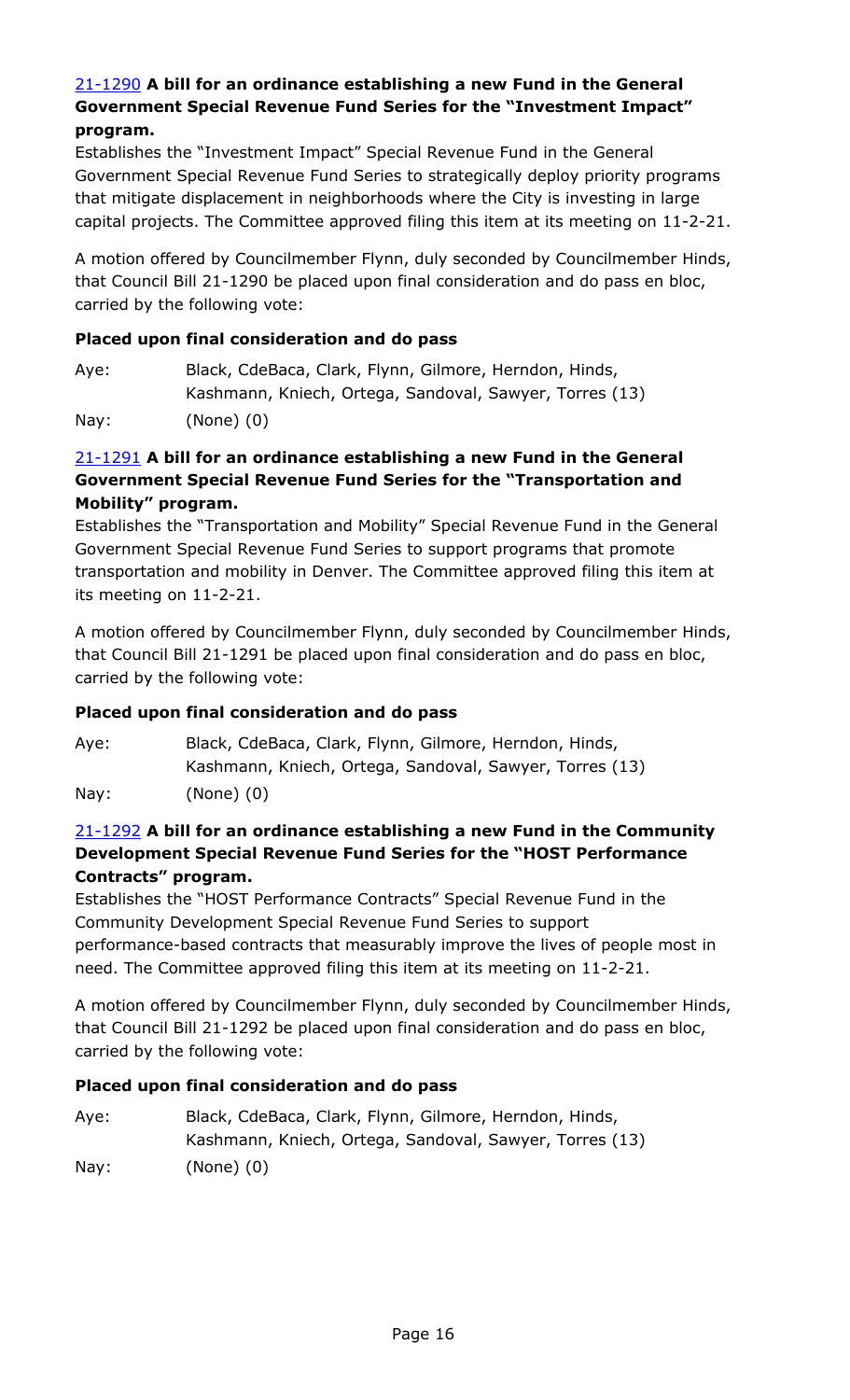# 21-1293 **A bill for an ordinance making a rescission from the Tourism Improvement District Marketing and Promotion Fund.**

[Rescinds \\$5,449,733 in the Tourism Improvement District Marketing and Promotion](http://denver.legistar.com/gateway.aspx?m=l&id=/matter.aspx?key=19811)  Fund to align the Fund's expending authority with projected revenue. The Committee approved filing this item at its meeting on 11-2-21.

A motion offered by Councilmember Flynn, duly seconded by Councilmember Hinds, that Council Bill 21-1293 be placed upon final consideration and do pass en bloc, carried by the following vote:

### **Placed upon final consideration and do pass**

Aye: Black, CdeBaca, Clark, Flynn, Gilmore, Herndon, Hinds, Kashmann, Kniech, Ortega, Sandoval, Sawyer, Torres (13) Nay: (None) (0)

# 21-1294 **A bill for an ordinance to change the name of the "Mayor's Office of Workforce Development Private Grants" Fund to the "Denver Economic Development and Opportunity Private Grants" Fund.**

Authorizes changing the name of the "Mayor's Office of Workforce Development [Private Grants" Fund, Fund No. 17602, to the "Denver Economic Development and](http://denver.legistar.com/gateway.aspx?m=l&id=/matter.aspx?key=19812)  Opportunity Private Grants" Fund to match the name of the Grant Fund with the current name of the department that administers the grants. The Committee approved filing this item at its meeting on 11-2-21.

A motion offered by Councilmember Flynn, duly seconded by Councilmember Hinds, that Council Bill 21-1294 be placed upon final consideration and do pass en bloc, carried by the following vote:

# **Placed upon final consideration and do pass**

Aye: Black, CdeBaca, Clark, Flynn, Gilmore, Herndon, Hinds, Kashmann, Kniech, Ortega, Sandoval, Sawyer, Torres (13) Nay: (None) (0)

21-1295 **A bill for an ordinance amending Ordinance No. 83, Series of 2019, to change the name of the "Parks, Trails, and Open Space" Special Revenue Fund to the "Parks Legacy" Special Revenue Fund, and amending Ordinance No. 687, Series of 2019, to change the names of the "Parks Debt Payments," "Parks Citywide Projects," and "Parks Improvement Projects," Capital Project Funds to the "Parks Legacy Debt Payments," "Parks Legacy Citywide Projects," and "Parks Legacy Improvement Projects" Capital Project Funds, respectively.**

Amends Ordinance No. 0083, Series of 2019, to change the name of the "Parks, [Trails and Open Space" Special Revenue Fund to the "Parks Legacy" Special Revenue](http://denver.legistar.com/gateway.aspx?m=l&id=/matter.aspx?key=19813)  Fund and amends Ordinance No. 0687, Series of 2019, to change the names of the "Parks Debt Payments," "Parks Citywide Projects" and "Parks Improvement Projects" to "Parks Legacy Debt Payments," "Parks Legacy Citywide Projects", and "Parks Legacy Improvement Projects", respectively. The Committee approved filing this item at its meeting on 11-2-21.

A motion offered by Councilmember Flynn, duly seconded by Councilmember Hinds, that Council Bill 21-1295 be placed upon final consideration and do pass en bloc, carried by the following vote:

# **Placed upon final consideration and do pass**

Aye: Black, CdeBaca, Clark, Flynn, Gilmore, Herndon, Hinds, Kashmann, Kniech, Ortega, Sandoval, Sawyer, Torres (13)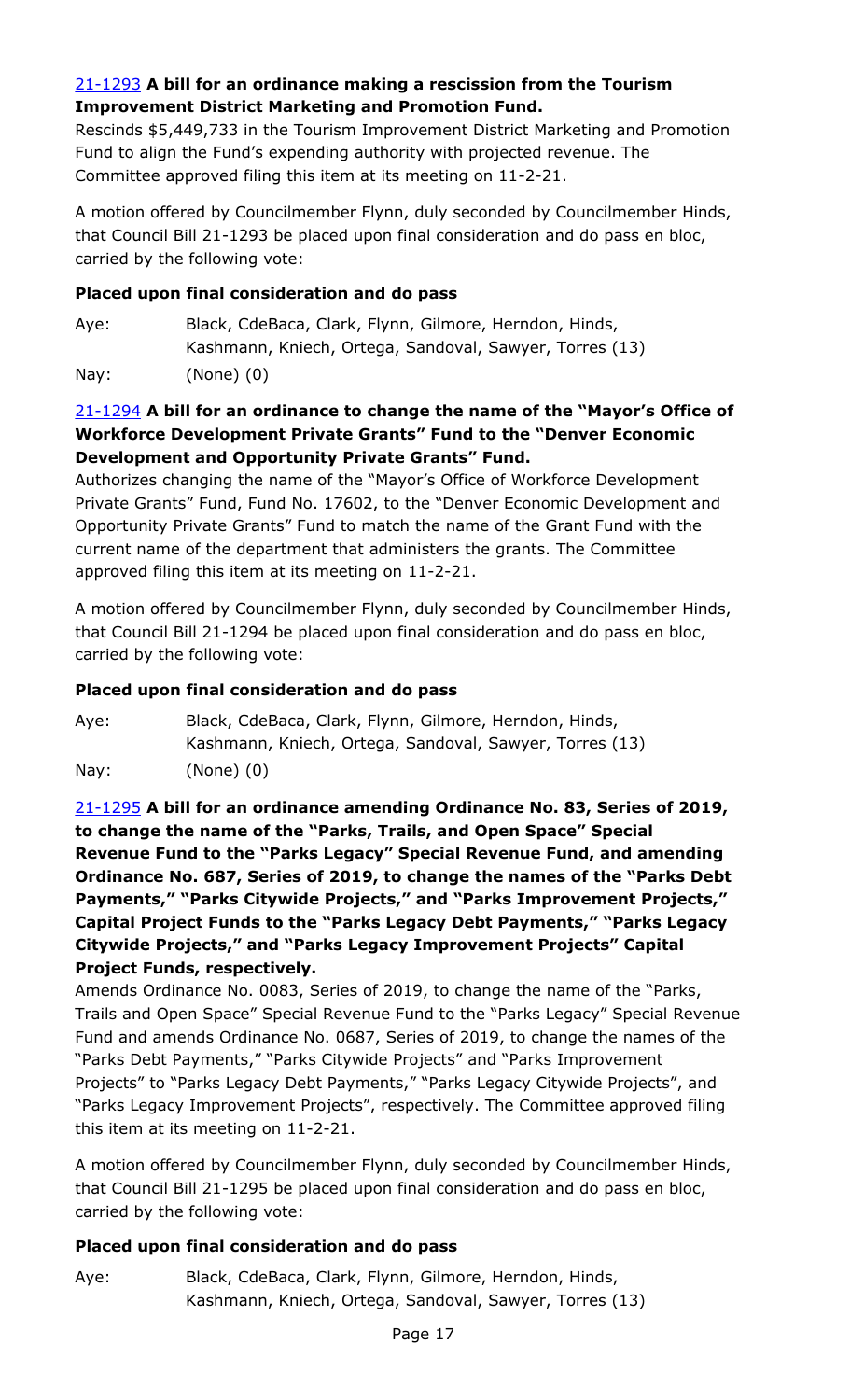Nay: (None) (0)

# 21-1296 **A bill for an ordinance establishing a new Fund in the General [Government Special Revenue Fund Series for the "Redaction Services"](http://denver.legistar.com/gateway.aspx?m=l&id=/matter.aspx?key=19814)  program.**

Establishes the "Redaction Services" Special Revenue Fund in the General Government Special Revenue Fund Series to redact the Clerk and Recorder's online records and images in accordance with state statutes. The Committee approved filing this item at its meeting on 11-2-21.

A motion offered by Councilmember Flynn, duly seconded by Councilmember Hinds, that Council Bill 21-1296 be placed upon final consideration and do pass en bloc, carried by the following vote:

#### **Placed upon final consideration and do pass**

| Aye: | Black, CdeBaca, Clark, Flynn, Gilmore, Herndon, Hinds,  |
|------|---------------------------------------------------------|
|      | Kashmann, Kniech, Ortega, Sandoval, Sawyer, Torres (13) |
| Nay: | $(None)$ $(0)$                                          |

# 21-1297 **A bill for an ordinance establishing a new Fund in the General Government Special Revenue Fund Series for the "DOJ Settlement ADA Improvements" program.**

Establishes the "DOJ Settlement ADA Improvements" Fund in the General [Government Special Revenue Fund Series to implement ADA projects in accordance](http://denver.legistar.com/gateway.aspx?m=l&id=/matter.aspx?key=19815)  with the agreement with the Department of Justice. The Committee approved filing this item at its meeting on 11-2-21.

A motion offered by Councilmember Flynn, duly seconded by Councilmember Hinds, that Council Bill 21-1297 be placed upon final consideration and do pass en bloc, carried by the following vote:

# **Placed upon final consideration and do pass**

Aye: Black, CdeBaca, Clark, Flynn, Gilmore, Herndon, Hinds, Kashmann, Kniech, Ortega, Sandoval, Sawyer, Torres (13) Nay: (None) (0)

# 21-1298 **A bill for an ordinance establishing a new Fund in the Grant and [Other Money Projects Series for the "Convention Center Settlement Funds"](http://denver.legistar.com/gateway.aspx?m=l&id=/matter.aspx?key=19816)  program.**

Establishes a new capital improvement fund (38432 Convention Center Settlement Funds) within the Grant and Other Money Projects Fund Series to receive and expend funds related to the Convention Center expansion project. The Committee approved filing this item at its meeting on 11-2-21.

A motion offered by Councilmember Flynn, duly seconded by Councilmember Hinds, that Council Bill 21-1298 be placed upon final consideration and do pass en bloc, carried by the following vote:

| Aye: | Black, CdeBaca, Clark, Flynn, Gilmore, Herndon, Hinds,  |
|------|---------------------------------------------------------|
|      | Kashmann, Kniech, Ortega, Sandoval, Sawyer, Torres (13) |
| Nay: | (None) (0)                                              |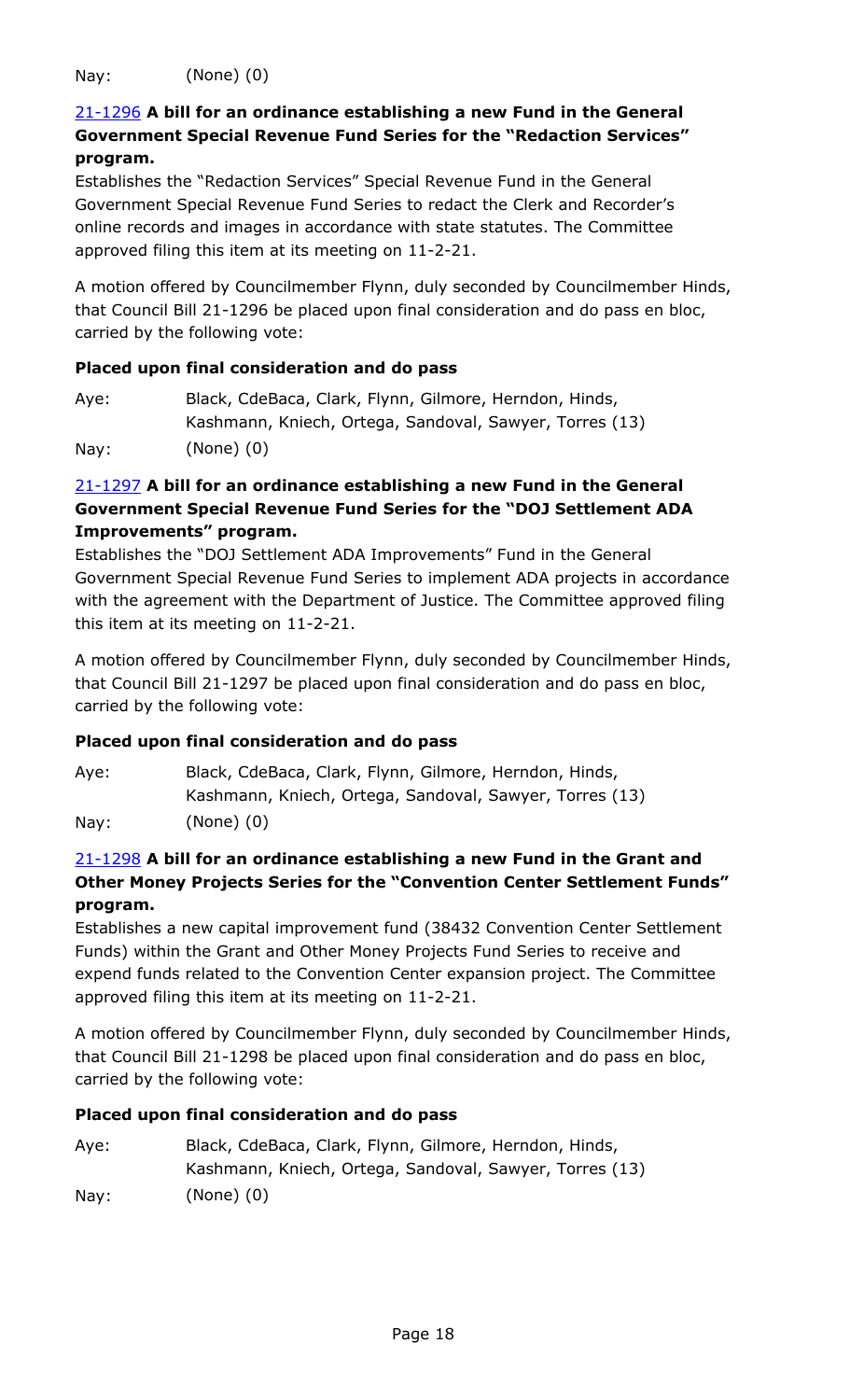### 21-1299 **A bill for an ordinance establishing a new Fund in the Capital Improvements and Capital Maintenance Fund Series for the "Transportation and Mobility Capital Projects" program.**

Establishes a new capital improvement fund (34801 Transportation and Mobility Capital Projects) within the Capital Improvement and Capital Maintenance Fund Series for expenditures related to planning, design, and construction of capital [improvements specific to transportation and mobility infrastructure. The Committee](http://denver.legistar.com/gateway.aspx?m=l&id=/matter.aspx?key=19817)  approved filing this item at its meeting on 11-2-21.

A motion offered by Councilmember Flynn, duly seconded by Councilmember Hinds, that Council Bill 21-1299 be placed upon final consideration and do pass en bloc, carried by the following vote:

# **Placed upon final consideration and do pass**

Aye: Black, CdeBaca, Clark, Flynn, Gilmore, Herndon, Hinds, Kashmann, Kniech, Ortega, Sandoval, Sawyer, Torres (13) Nay: (None) (0)

# 21-1300 **A bill for an ordinance rescinding unspent budget from the Capital Improvements and Capital Maintenance Projects Fund.**

Rescinds \$9,896,000 of capital improvement funds related to Denver Human [Services facilities which have been reappropriated in the 2022 Capital Improvement](http://denver.legistar.com/gateway.aspx?m=l&id=/matter.aspx?key=19818)  Program. The Committee approved filing this item at its meeting on 11-2-21.

A motion offered by Councilmember Flynn, duly seconded by Councilmember Hinds, that Council Bill 21-1300 be placed upon final consideration and do pass en bloc, carried by the following vote:

### **Placed upon final consideration and do pass**

Aye: Black, CdeBaca, Clark, Flynn, Gilmore, Herndon, Hinds, Kashmann, Kniech, Ortega, Sandoval, Sawyer, Torres (13) Nay: (None) (0)

# 21-1301 **A bill for an ordinance making a rescission from and an appropriation in the Capital Improvements and Capital Maintenance Fund.**

Rescinds \$1,495,000 of capital improvement funds and appropriates \$1,995,000 of capital improvement funds, including \$500,000 of contingency, to address ADA [improvements at City facilities identified as part of the current DOJ settlement. The](http://denver.legistar.com/gateway.aspx?m=l&id=/matter.aspx?key=19819)  Committee approved filing this item at its meeting on 11-2-21.

A motion offered by Councilmember Flynn, duly seconded by Councilmember Hinds, that Council Bill 21-1301 be placed upon final consideration and do pass en bloc, carried by the following vote:

# **Placed upon final consideration and do pass**

Aye: Black, CdeBaca, Clark, Flynn, Gilmore, Herndon, Hinds, Kashmann, Kniech, Ortega, Sandoval, Sawyer, Torres (13) Nay: (None) (0)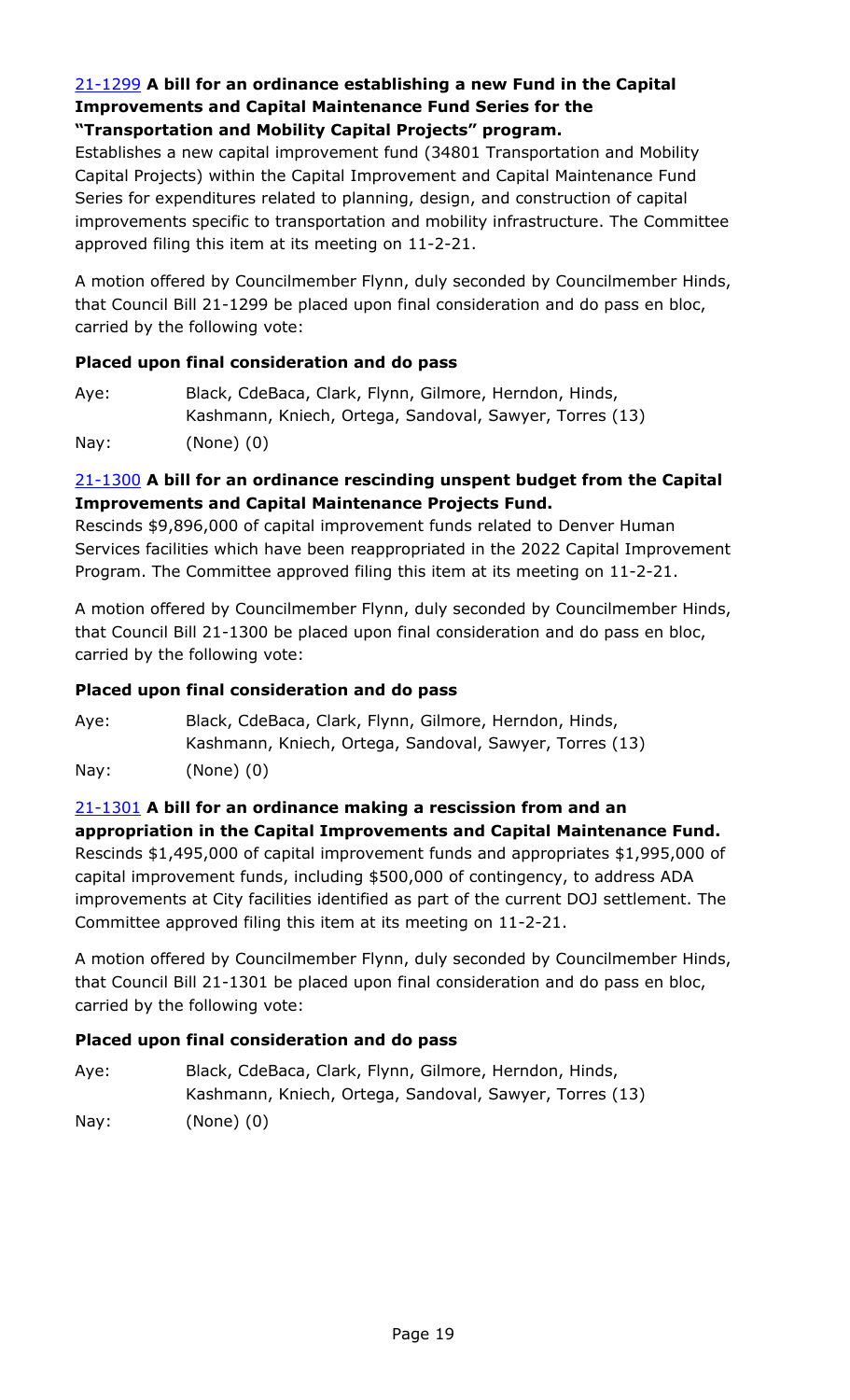# 21-1307 **A bill for an ordinance making a rescission from General Fund Contingency, making appropriations to General Fund agencies, making appropriations in the General Fund to make cash transfers to the General Government Special Revenue Fund Series, and authorizing capital equipment purchases.**

[Rescinds \\$10,950,000 from General Fund Contingency, authorizes appropriations in](http://denver.legistar.com/gateway.aspx?m=l&id=/matter.aspx?key=19825)  General Fund agencies and appropriations to make transfers of cash to Special Revenue Funds to address 2021 and 2022 needs, and authorizes the purchase of capital equipment items. The Committee approved filing this item at its meeting on 11-2-21.

A motion offered by Councilmember Flynn, duly seconded by Councilmember Hinds, that Council Bill 21-1307 be placed upon final consideration and do pass en bloc, carried by the following vote:

# **Placed upon final consideration and do pass**

| Aye: | Black, CdeBaca, Clark, Flynn, Gilmore, Herndon, Hinds,  |
|------|---------------------------------------------------------|
|      | Kashmann, Kniech, Ortega, Sandoval, Sawyer, Torres (13) |
| Nay: | $(None)$ $(0)$                                          |

# 21-1308 **A bill for an ordinance making a rescission from General Fund Contingency, making appropriations to General Fund agencies, making appropriations in the General Fund to make cash transfers to the General Government Special Revenue Fund Series, and authorizing capital equipment purchases.**

Rescinds \$4,040,000 from General Fund agency appropriations, authorizes appropriations to transfer cash to Special Revenue Funds and Capital Improvement and Capital Maintenance Funds, and makes appropriations in Funds to address 2021 [and 2022 needs. The Committee approved filing this item at its meeting on 11-2-21.](http://denver.legistar.com/gateway.aspx?m=l&id=/matter.aspx?key=19826) 

A motion offered by Councilmember Flynn, duly seconded by Councilmember Hinds, that Council Bill 21-1308 be placed upon final consideration and do pass en bloc, carried by the following vote:

# **Placed upon final consideration and do pass**

| Aye: | Black, CdeBaca, Clark, Flynn, Gilmore, Herndon, Hinds,  |
|------|---------------------------------------------------------|
|      | Kashmann, Kniech, Ortega, Sandoval, Sawyer, Torres (13) |
| Nay: | (None) (0)                                              |

# 21-1309 **A bill for an ordinance approving proposed Amendments to two Lease Agreements with Subway Real Estate LLC in response to the [COVID-19 health crisis, to be negotiated by the Director of Real Estate and](http://denver.legistar.com/gateway.aspx?m=l&id=/matter.aspx?key=19827)  provide relief for the tenant.**

Authorizes the Division of Real Estate to amend commercial leases with Subway Real Estate, LLC in City-owned buildings located at the Justice Center Garage and the Webb Building to provide an additional six months of rent relief in response to the COVID-19 pandemic. The last regularly scheduled Council meeting within the 30-day review period is on 12-6-21. The Committee approved filing this item at its meeting on 11-2-21.

A motion offered by Councilmember Flynn, duly seconded by Councilmember Hinds, that Council Bill 21-1309 be placed upon final consideration and do pass en bloc, carried by the following vote: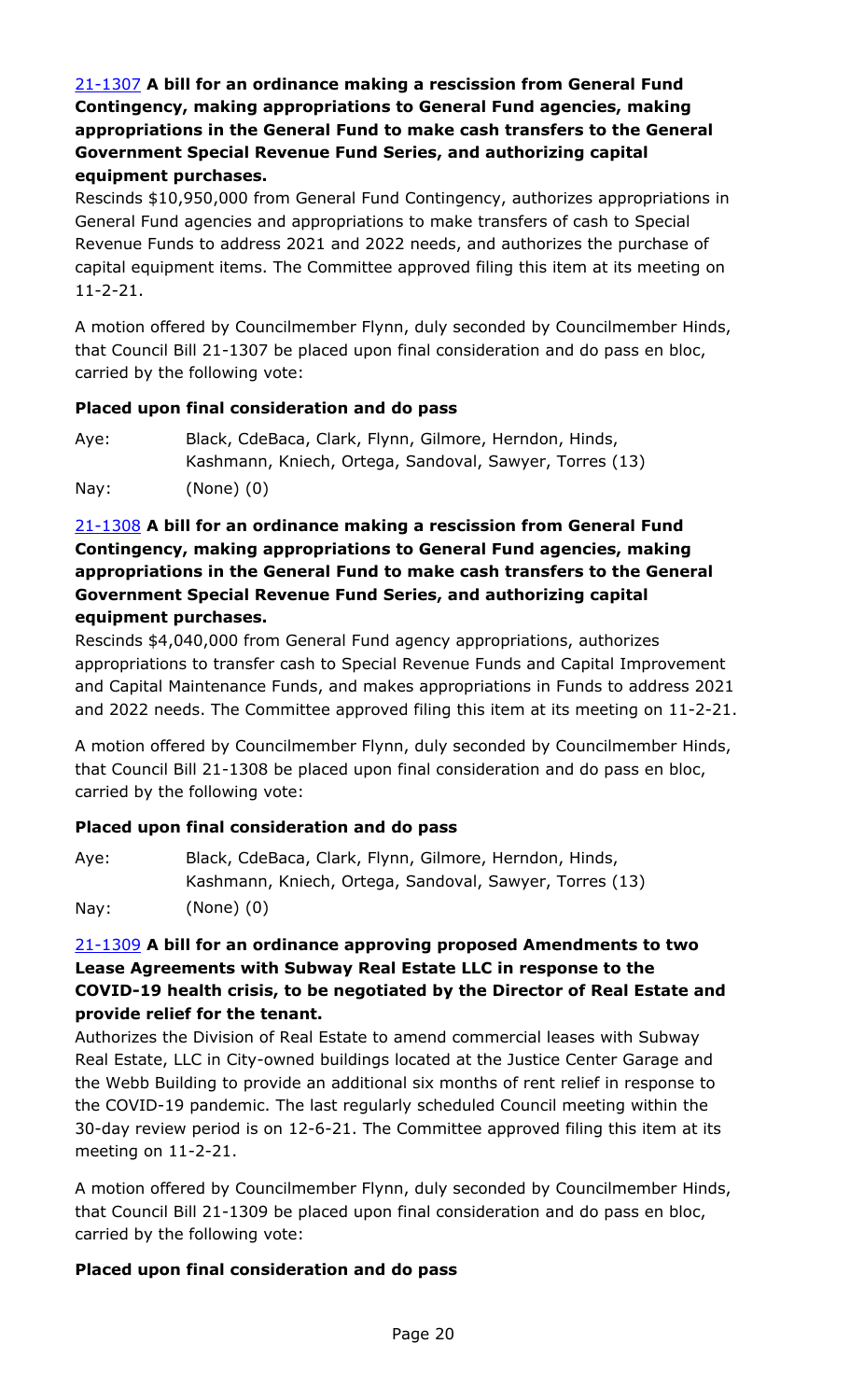| Aye: | Black, CdeBaca, Clark, Flynn, Gilmore, Herndon, Hinds,  |
|------|---------------------------------------------------------|
|      | Kashmann, Kniech, Ortega, Sandoval, Sawyer, Torres (13) |
| Nay: | $(None)$ $(0)$                                          |

# **Land Use, Transportation & Infrastructure Committee**

# 21-1252 **A bill for an ordinance assessing the annual costs of the continuing care, operation, repair, maintenance and replacement of the Broadway Viaduct Pedestrian Mall Local Maintenance District upon the real property, exclusive of improvements thereon, benefited.**

Approves the 2022 annual costs of the continuing care, operation, repair, maintenance and replacement of the Broadway Viaduct Pedestrian Mall Local [Maintenance District in Council District 9. The Committee approved filing this item at](http://denver.legistar.com/gateway.aspx?m=l&id=/matter.aspx?key=19770)  its meeting on 11-2-21.

A motion offered by Councilmember Flynn, duly seconded by Councilmember Hinds, that Council Bill 21-1252 be placed upon final consideration and do pass en bloc, carried by the following vote:

# **Placed upon final consideration and do pass**

Aye: Black, CdeBaca, Clark, Flynn, Gilmore, Herndon, Hinds, Kashmann, Kniech, Ortega, Sandoval, Sawyer, Torres (13) Nay: (None) (0)

# 21-1253 **A bill for an ordinance assessing the annual costs of the continuing care, operation, repair, maintenance and replacement of the 22nd Street [and Park Avenue West Pedestrian Mall Local Maintenance District upon the](http://denver.legistar.com/gateway.aspx?m=l&id=/matter.aspx?key=19771)  real property, exclusive of improvements thereon, benefited.**

Approves the 2022 annual costs of the continuing care, operation, repair, maintenance and replacement of the 22nd Street and Park Avenue West Pedestrian Mall Local Maintenance District in Council District 9. The Committee approved filing this item at its meeting on 11-2-21.

A motion offered by Councilmember Flynn, duly seconded by Councilmember Hinds, that Council Bill 21-1253 be placed upon final consideration and do pass en bloc, carried by the following vote:

# **Placed upon final consideration and do pass**

| Aye: | Black, CdeBaca, Clark, Flynn, Gilmore, Herndon, Hinds,  |
|------|---------------------------------------------------------|
|      | Kashmann, Kniech, Ortega, Sandoval, Sawyer, Torres (13) |
| Nay: | $(None)$ $(0)$                                          |

# 21-1254 **A bill for an ordinance assessing the annual costs of the continuing care, operation, repair, maintenance and replacement of the Consolidated Morrison Road Pedestrian Mall Local Maintenance District upon the real property, exclusive of improvements thereon, benefited.**

Approves the 2022 annual costs of the continuing care, operation, repair, maintenance and replacement of the Consolidated Morrison Road Pedestrian Mall [Local Maintenance District in Council District 3. The Committee approved filing this](http://denver.legistar.com/gateway.aspx?m=l&id=/matter.aspx?key=19772)  item at its meeting on 11-2-21.

A motion offered by Councilmember Flynn, duly seconded by Councilmember Hinds, that Council Bill 21-1254 be placed upon final consideration and do pass en bloc, carried by the following vote: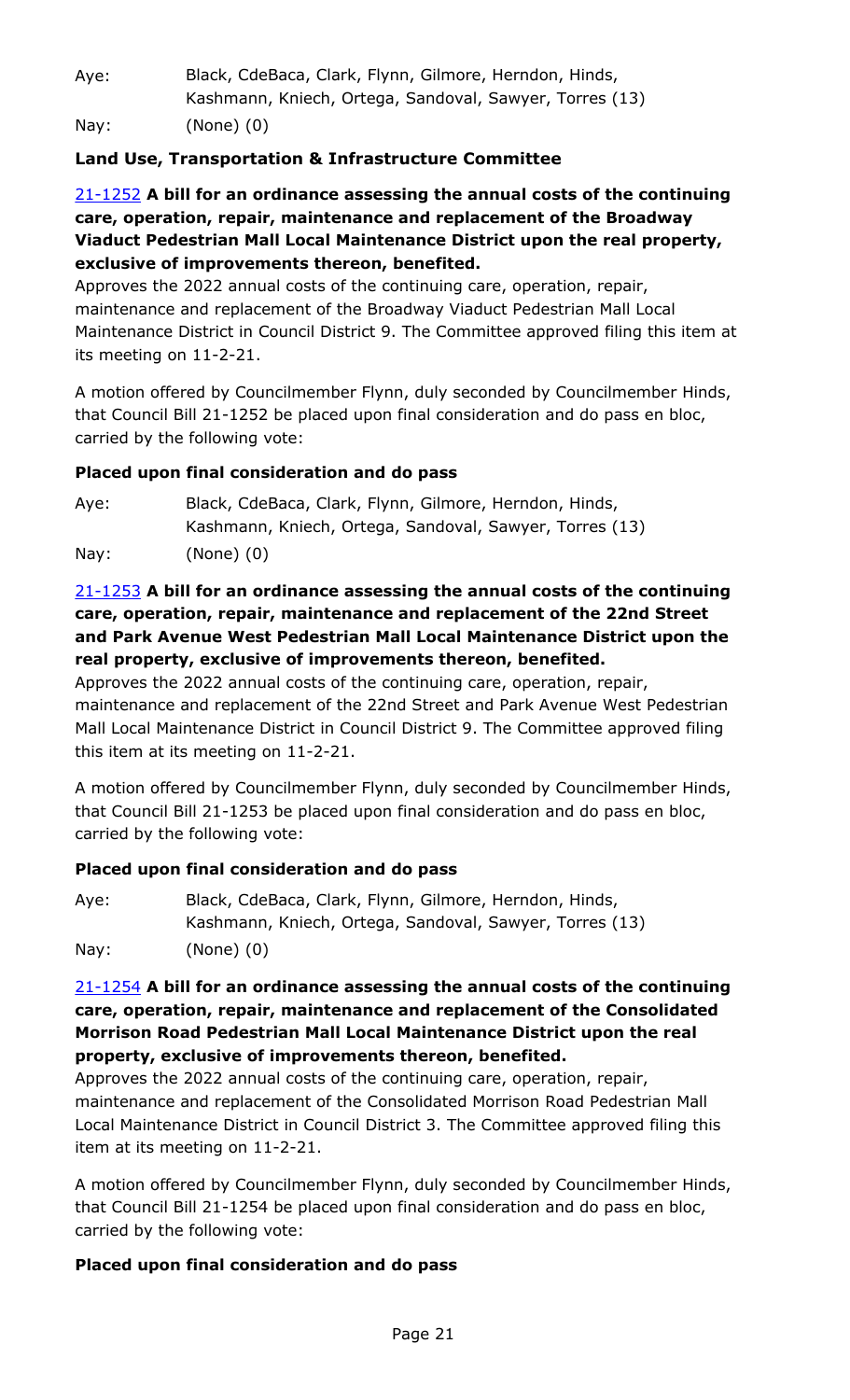Aye: Black, CdeBaca, Clark, Flynn, Gilmore, Herndon, Hinds, Kashmann, Kniech, Ortega, Sandoval, Sawyer, Torres (13)

Nay: (None) (0)

# 21-1257 **A bill for an ordinance assessing the annual costs of the continuing [care, operation, security, repair, maintenance and replacement of Skyline](http://denver.legistar.com/gateway.aspx?m=l&id=/matter.aspx?key=19775)  Park Local Maintenance District upon the real property, exclusive of improvements thereon, benefited.**

Approves the 2022 annual costs of the continuing care, operation, repair, maintenance and replacement of the Skyline Park Local Maintenance District in Council District 9. The Committee approved filing this item at its meeting on 11-2-21.

A motion offered by Councilmember Flynn, duly seconded by Councilmember Hinds, that Council Bill 21-1257 be placed upon final consideration and do pass en bloc, carried by the following vote:

# **Placed upon final consideration and do pass**

Aye: Black, CdeBaca, Clark, Flynn, Gilmore, Herndon, Hinds, Kashmann, Kniech, Ortega, Sandoval, Sawyer, Torres (13) Nay: (None) (0)

# 21-1258 **A bill for an ordinance assessing the annual costs of the continuing care, operation, repair, maintenance and replacement of the West 38th Avenue Phase I Pedestrian Mall Local Maintenance District upon the real property, exclusive of improvements thereon, benefited.**

Approves the 2022 annual costs of the continuing care, operation, repair, maintenance and replacement of the West 38th Avenue Phase I Pedestrian Mall [Local Maintenance District in Council District 1. The Committee approved filing this](http://denver.legistar.com/gateway.aspx?m=l&id=/matter.aspx?key=19776)  item at its meeting on 11-2-21.

A motion offered by Councilmember Flynn, duly seconded by Councilmember Hinds, that Council Bill 21-1258 be placed upon final consideration and do pass en bloc, carried by the following vote:

# **Placed upon final consideration and do pass**

| Aye: | Black, CdeBaca, Clark, Flynn, Gilmore, Herndon, Hinds,  |
|------|---------------------------------------------------------|
|      | Kashmann, Kniech, Ortega, Sandoval, Sawyer, Torres (13) |
| Nay: | (None) (0)                                              |

# 21-1259 **A bill for an ordinance assessing the annual costs of the continuing care, operation, repair, maintenance and replacement of the Expanded Greektown Pedestrian Mall Local Maintenance District upon the real property, exclusive of improvements thereon, benefited.**

Approves the 2022 annual costs of the continuing care, operation, repair, maintenance and replacement of the Expanded Greektown Pedestrian Mall Local [Maintenance District in Council Districts 9 and 10. The Committee approved filing](http://denver.legistar.com/gateway.aspx?m=l&id=/matter.aspx?key=19777)  this item at its meeting on 11-2-21.

A motion offered by Councilmember Flynn, duly seconded by Councilmember Hinds, that Council Bill 21-1259 be placed upon final consideration and do pass en bloc, carried by the following vote:

# **Placed upon final consideration and do pass**

Aye: Black, CdeBaca, Clark, Flynn, Gilmore, Herndon, Hinds, Kashmann, Kniech, Ortega, Sandoval, Sawyer, Torres (13)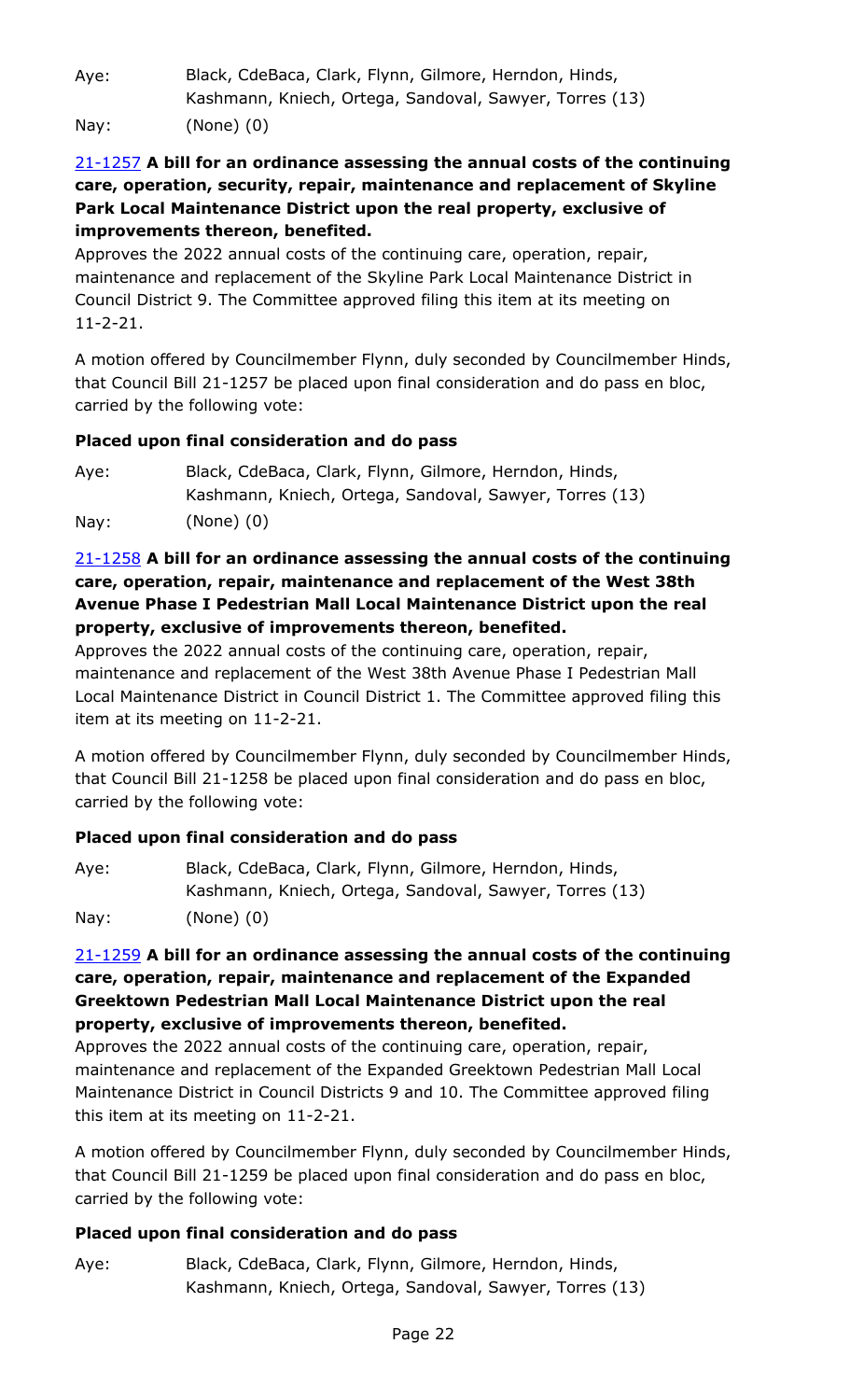Nay: (None) (0)

21-1260 **A bill for an ordinance assessing the annual costs of the continuing care, operation, repair, maintenance and replacement of the Golden [Triangle Pedestrian Mall Local Maintenance District upon the real property,](http://denver.legistar.com/gateway.aspx?m=l&id=/matter.aspx?key=19778)  exclusive of improvements thereon, benefited.**

Approves the 2022 annual costs of the continuing care, operation, repair, maintenance and replacement of the Golden Triangle Pedestrian Mall Local Maintenance District in Council District 10. The Committee approved filing this item at its meeting on 11-2-21.

A motion offered by Councilmember Flynn, duly seconded by Councilmember Hinds, that Council Bill 21-1260 be placed upon final consideration and do pass en bloc, carried by the following vote:

#### **Placed upon final consideration and do pass**

| Aye: | Black, CdeBaca, Clark, Flynn, Gilmore, Herndon, Hinds,  |
|------|---------------------------------------------------------|
|      | Kashmann, Kniech, Ortega, Sandoval, Sawyer, Torres (13) |
| Nay: | $(None)$ $(0)$                                          |

# 21-1261 **A bill for an ordinance assessing the annual costs of the continuing [care, operation, repair, maintenance and replacement of the Phase II West](http://denver.legistar.com/gateway.aspx?m=l&id=/matter.aspx?key=19779)  38th Avenue Pedestrian Mall Local Maintenance District upon the real property, exclusive of improvements thereon, benefited.**

Approves the 2022 annual costs of the continuing care, operation, repair, maintenance and replacement of the Phase II West 38th Avenue Pedestrian Mall Local Maintenance District in Council District 1. The Committee approved filing this item at its meeting on 11-2-21.

A motion offered by Councilmember Flynn, duly seconded by Councilmember Hinds, that Council Bill 21-1261 be placed upon final consideration and do pass en bloc, carried by the following vote:

# **Placed upon final consideration and do pass**

| Aye: | Black, CdeBaca, Clark, Flynn, Gilmore, Herndon, Hinds,  |
|------|---------------------------------------------------------|
|      | Kashmann, Kniech, Ortega, Sandoval, Sawyer, Torres (13) |
| Nay: | $(None)$ $(0)$                                          |

# 21-1262 **A bill for an ordinance assessing the annual costs of the continuing care, operation, repair, maintenance and replacement of the 32nd and Lowell Pedestrian Mall Local Maintenance District upon the real property, exclusive of improvements thereon, benefited.**

Approves the 2022 annual costs of the continuing care, operation, repair, maintenance and replacement of the 32nd and Lowell Pedestrian Mall Local [Maintenance District in Council District 1. The Committee approved filing this item at](http://denver.legistar.com/gateway.aspx?m=l&id=/matter.aspx?key=19780)  its meeting on 11-2-21.

A motion offered by Councilmember Flynn, duly seconded by Councilmember Hinds, that Council Bill 21-1262 be placed upon final consideration and do pass en bloc, carried by the following vote:

| Aye: | Black, CdeBaca, Clark, Flynn, Gilmore, Herndon, Hinds,  |
|------|---------------------------------------------------------|
|      | Kashmann, Kniech, Ortega, Sandoval, Sawyer, Torres (13) |
| Nay: | $(None)$ $(0)$                                          |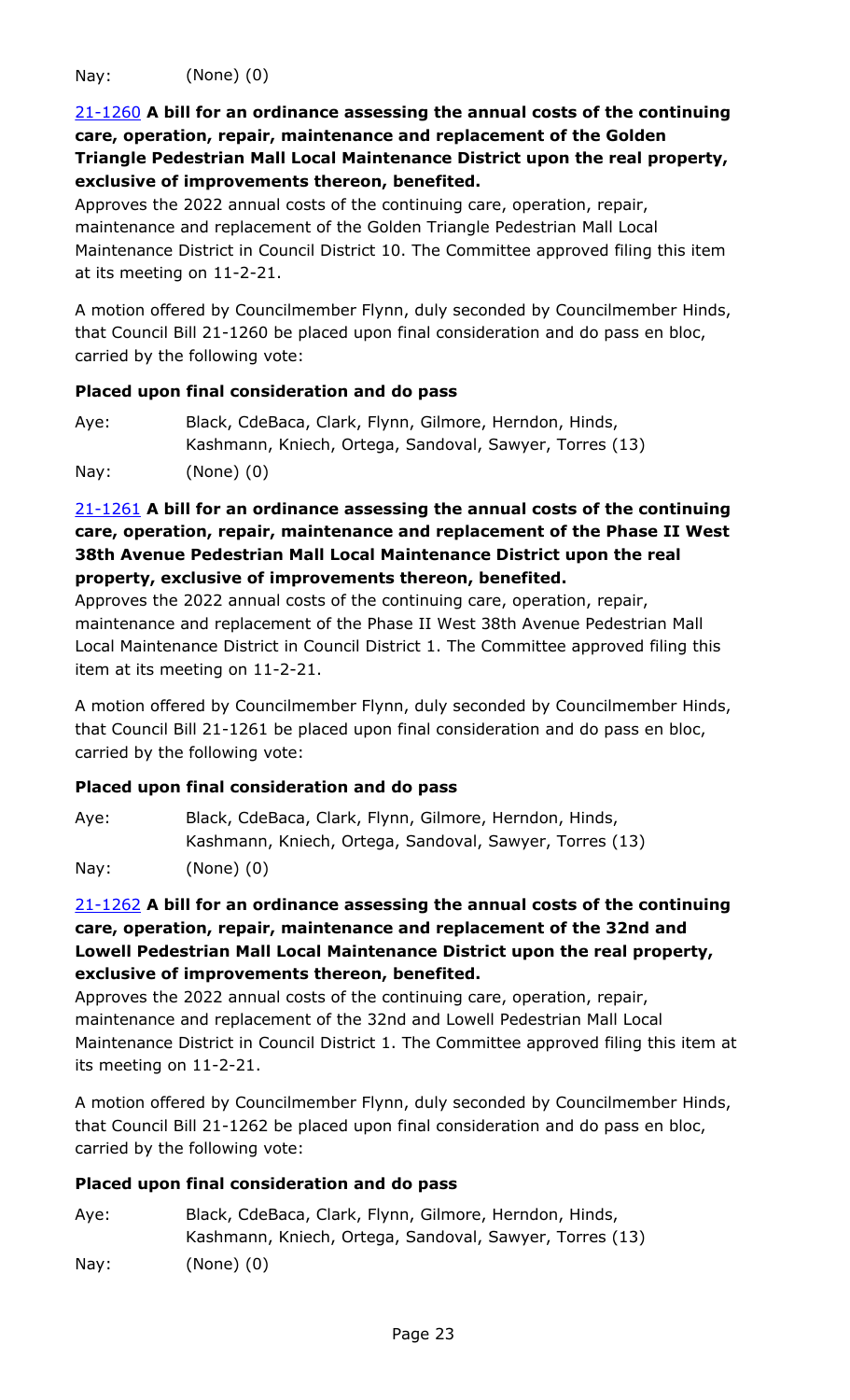# 21-1263 **A bill for an ordinance assessing the annual costs of the continuing care, operation, repair, maintenance and replacement of the Broadway Pedestrian Mall B Local Maintenance District upon the real property, exclusive of improvements thereon, benefited.**

Approves the 2022 annual costs of the continuing care, operation, repair, [maintenance and replacement of the Broadway Pedestrian Mall B Local Maintenance](http://denver.legistar.com/gateway.aspx?m=l&id=/matter.aspx?key=19781)  District in Council District 7. The Committee approved filing this item at its meeting on 11-2-21.

A motion offered by Councilmember Flynn, duly seconded by Councilmember Hinds, that Council Bill 21-1263 be placed upon final consideration and do pass en bloc, carried by the following vote:

# **Placed upon final consideration and do pass**

| Aye: | Black, CdeBaca, Clark, Flynn, Gilmore, Herndon, Hinds,  |
|------|---------------------------------------------------------|
|      | Kashmann, Kniech, Ortega, Sandoval, Sawyer, Torres (13) |
| Nay: | $(None)$ $(0)$                                          |

# 21-1264 **A bill for an ordinance assessing the annual costs of the continuing care, operation, repair, maintenance and replacement of the Phase II Broadway Pedestrian Mall Local Maintenance District upon the real property, exclusive of improvements thereon, benefited.**

Approves the 2022 annual costs of the continuing care, operation, repair, maintenance and replacement of the Phase II Broadway Pedestrian Mall Local [Maintenance District in Council District 7. The Committee approved filing this item at](http://denver.legistar.com/gateway.aspx?m=l&id=/matter.aspx?key=19782)  its meeting on 11-2-21.

A motion offered by Councilmember Flynn, duly seconded by Councilmember Hinds, that Council Bill 21-1264 be placed upon final consideration and do pass en bloc, carried by the following vote:

# **Placed upon final consideration and do pass**

Aye: Black, CdeBaca, Clark, Flynn, Gilmore, Herndon, Hinds, Kashmann, Kniech, Ortega, Sandoval, Sawyer, Torres (13) Nay: (None) (0)

# 21-1313 **A bill for an ordinance amending Sections 39-121 of the Revised Municipal Code of the City and County of Denver regarding the Schedule for Use of Facilities, specifically for the Four-Mile Historic Park.**

[Amends Section 39-121 of the Denver Revised Municipal Code to modify the fees for](http://denver.legistar.com/gateway.aspx?m=l&id=/matter.aspx?key=19831)  Four Mile Historic Parks admission. The Committee approved filing this item at its meeting on 11-2-21.

A motion offered by Councilmember Flynn, duly seconded by Councilmember Hinds, that Council Bill 21-1313 be placed upon final consideration and do pass en bloc, carried by the following vote:

| Aye:            | Black, CdeBaca, Clark, Flynn, Gilmore, Herndon, Hinds,  |
|-----------------|---------------------------------------------------------|
|                 | Kashmann, Kniech, Ortega, Sandoval, Sawyer, Torres (13) |
| $\textsf{Nav:}$ | $(None)$ $(0)$                                          |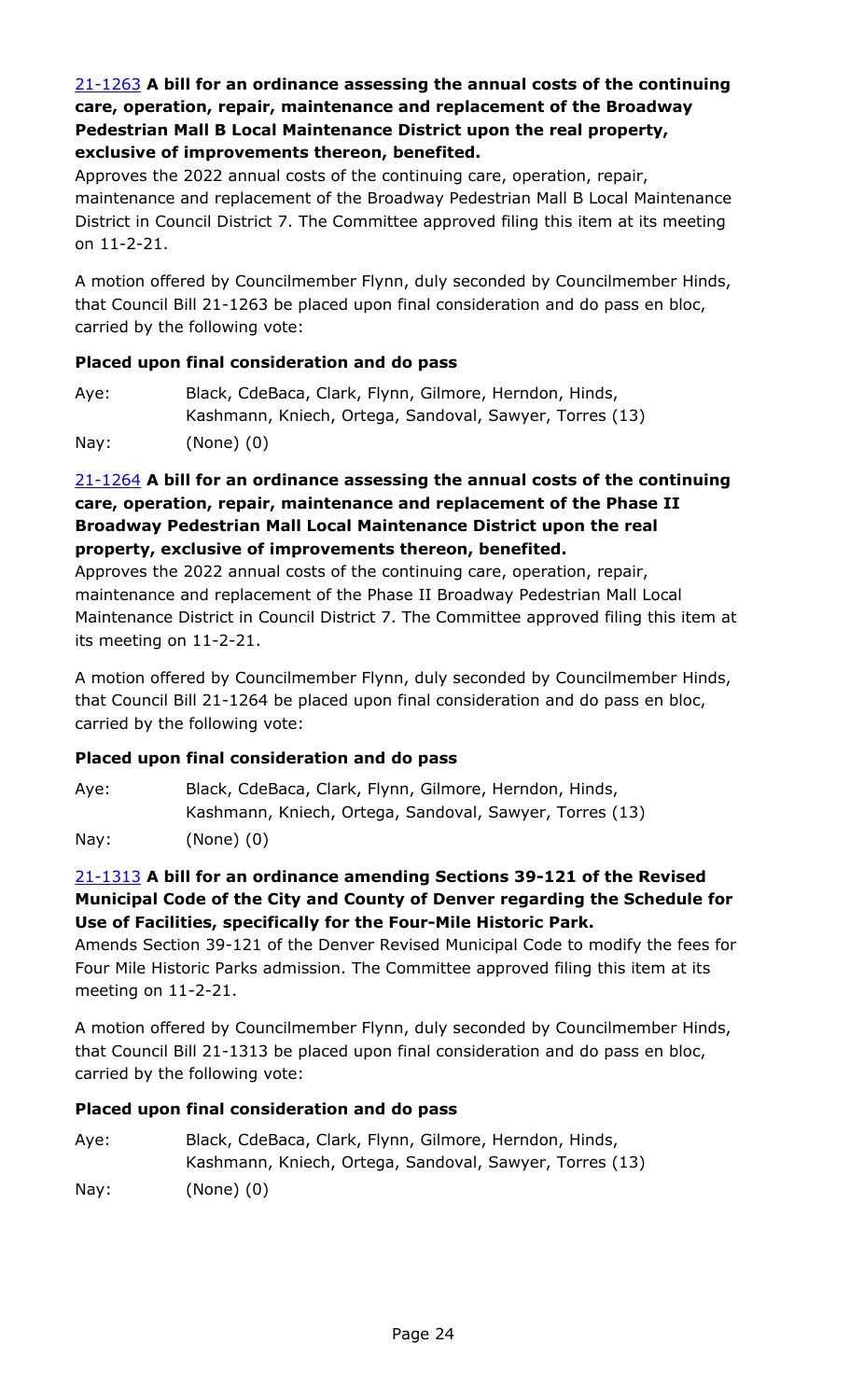# 21-1315 **A bill for an ordinance revoking the revocable permit granted by Ordinance No. 832, Series of 2005, to Carlos Gonzales.**

Revokes Ordinance No. 832, Series of 2005 which granted a revocable permit to [Carlos Gonzales, their successors and assigns, to encroach into the right of way with](http://denver.legistar.com/gateway.aspx?m=l&id=/matter.aspx?key=19833)  a remediation system and with a boring at 1580 Julian Street in Council District 3. The Committee approved filing this item at its meeting on 11-2-21.

A motion offered by Councilmember Flynn, duly seconded by Councilmember Hinds, that Council Bill 21-1315 be placed upon final consideration and do pass en bloc, carried by the following vote:

### **Placed upon final consideration and do pass**

Aye: Black, CdeBaca, Clark, Flynn, Gilmore, Herndon, Hinds, Kashmann, Kniech, Ortega, Sandoval, Sawyer, Torres (13)

Nay: (None) (0)

#### **Safety, Housing, Education & Homelessness Committee**

# 21-1247 **A bill for an ordinance approving a proposed Amendatory Agreement between the City and County of Denver and School District No. 1, to continue the build out of the hydroponic farm at Bruce Randolph School.**

Amends an intergovernmental agreement with School District No. 1 (Denver Public [Schools\) by adding 228 days for a new end date of 7-31-22 to continue the build out](http://denver.legistar.com/gateway.aspx?m=l&id=/matter.aspx?key=19765)  of the hydroponic farm at Bruce Randolph School in Council District 9, which was delayed to unforeseen circumstances over the past year. No change to agreement amount (ENVHL-202160567). The last regularly scheduled Council meeting within the 30-day review period is on 12-6-21. The Committee approved filing this item at its meeting on 10-27-21.

A motion offered by Councilmember Flynn, duly seconded by Councilmember Hinds, that Council Bill 21-1247 be placed upon final consideration and do pass en bloc, carried by the following vote:

#### **Placed upon final consideration and do pass**

| Aye: | Black, CdeBaca, Clark, Flynn, Gilmore, Herndon, Hinds,  |
|------|---------------------------------------------------------|
|      | Kashmann, Kniech, Ortega, Sandoval, Sawyer, Torres (13) |
| Nay: | $(None)$ $(0)$                                          |

# 21-1310 **A bill for an ordinance amending the Revised Municipal Code of the City and County of Denver to require energy performance and greenhouse gas emissions reductions in existing commercial and multifamily buildings and future electrification requirements for existing buildings.**

[Amends Chapters 4 and 10 of the Denver Revised Municipal Code to require energy](http://denver.legistar.com/gateway.aspx?m=l&id=/matter.aspx?key=19828)  performance and greenhouse gas emissions reductions in existing commercial and multifamily buildings and future electrification requirements for existing buildings. The Committee approved filing this item at its meeting on 11-3-21.

A motion offered by Councilmember Flynn, duly seconded by Councilmember Hinds, that Council Bill 21-1310 be placed upon final consideration and do pass en bloc, carried by the following vote:

# **Placed upon final consideration and do pass**

Aye: Black, CdeBaca, Clark, Flynn, Gilmore, Herndon, Hinds, Kashmann, Kniech, Ortega, Sandoval, Sawyer, Torres (13) Nay: (None) (0)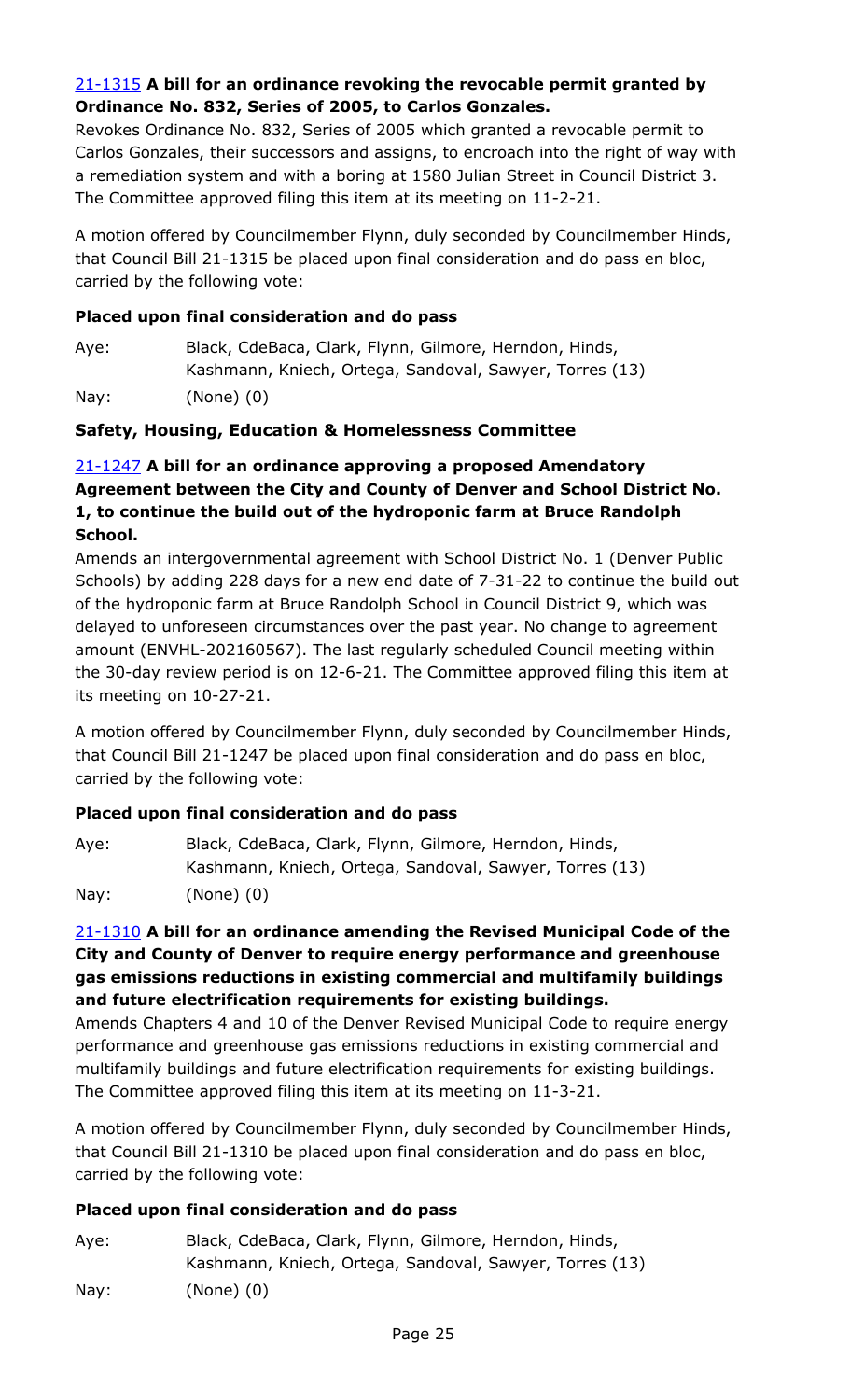# **PRE-RECESS ANNOUNCEMENT**

Council President Gilmore announced that tonight, Council will convene separately as the Board of Directors of the Gateway Village, 14th Street, and RiNo Denver General Improvement Districts to approve a work plan, adopt a budget, impose capital and maintenance charges, and make appropriations for the 2022 fiscal year for each district. There will also be a thirty-minute courtesy hearing on Council Bill 21-1219, approving a proposed Fiscal Year 2022 Amendment to the Second Amended and Restated Operating Agreement between the City and County of Denver and Denver Health and Hospital Authority, providing for the amounts to be paid for services by the City and County of Denver and by the Denver Health and Hospital Authority for Fiscal Year 2022. Anyone wishing to speak on any of these matters must go online to sign up during the recess of Council.

#### **RECESS**

#### **COUNCIL RECONVENES AND RESUMES ITS REGULAR SESSION**

#### **PUBLIC HEARINGS - RESOLUTIONS**

**Business, Arts, Workforce, & Aviation Services Committee**

**COUNCIL RECONVENES AS THE BOARD OF DIRECTORS OF THE GATEWAY VILLAGE GENERAL IMPROVEMENT DISTRICT**

21-1269 **A resolution By the Council of the City and County of Denver, sitting ex officio as the Board of Directors of the Gateway Village General Improvement District, approving a Work Plan, adopting a Budget and making appropriations for the Budget Year 2022 and approving a Mill Levy.** Approves the 2022 Work Plan and Budget for the Gateway Village General [Improvement District in Council District 11. The Committee approved filing this item](http://denver.legistar.com/gateway.aspx?m=l&id=/matter.aspx?key=19787)  at its meeting on 11-3-21.

Council, sitting ex officio as the Board of Directors of the Gateway Village General Improvement District, convening at 6:26 p.m., Council President Gilmore presiding, to hear speakers on Council Bill 21-1269. Colin Mielke signed up to speak in favor of the bill. No speakers signed up to speak in opposition of the bill. Michael Kerrigan of the Department of Finance delivered the staff report.

A motion offered by Councilmember Flynn, duly seconded by Councilmember Hinds, that Council Resolution 21-1269 be adopted, carried by the following vote:

#### **Adopted**

| Aye:    | Black, CdeBaca, Clark, Flynn, Gilmore, Hinds, Kashmann, |
|---------|---------------------------------------------------------|
|         | Kniech, Ortega, Sawyer, Torres (11)                     |
| Nay:    | $(None)$ $(0)$                                          |
| Absent: | Herndon, Sandoval (2)                                   |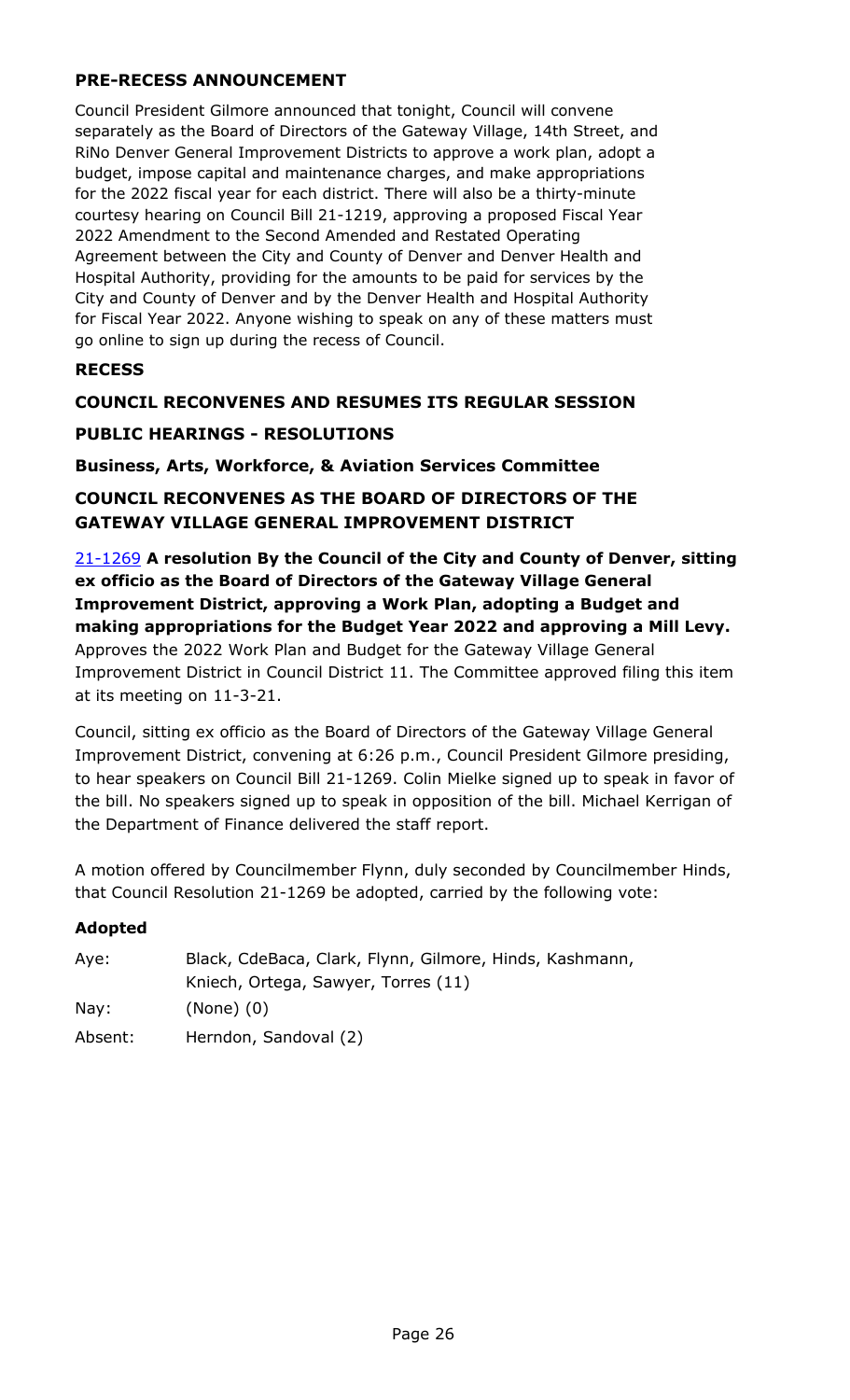# **COUNCIL RECONVENES AS THE BOARD OF DIRECTORS OF THE DENVER 14TH STREET GENERAL IMPROVEMENT DISTRICT**

21-1270 **A resolution By the Council of the City and County of Denver, sitting ex officio as the Board of Directors of the Denver 14th Street General [Improvement District, approving a Work Plan, adopting a Budget, imposing](http://denver.legistar.com/gateway.aspx?m=l&id=/matter.aspx?key=19788)  Capital Charges and Maintenance Charges, and making appropriations for the 2022 Fiscal Year.**

Approves the 2022 Work Plan and Budget for the 14th Street General Improvement District in Council District 9. The Committee approved filing this item at its meeting on 11-3-21.

Council, sitting ex officio as the Board of Directors of the Denver 14th Street General Improvement District, convening at 6:31 p.m., Council President Gilmore presiding, to hear speakers on Council Bill 21-1270. Beth Moyski signed up to speak in favor of the bill. No speakers signed up to speak in opposition of the bill. Michael Kerrigan of the Department of Finance delivered the staff report.

A motion offered by Councilmember Flynn, duly seconded by Councilmember Hinds, that Council Resolution 21-1270 be adopted, carried by the following vote:

#### **Adopted**

| Aye:    | Black, CdeBaca, Clark, Flynn, Gilmore, Hinds, Kashmann, |
|---------|---------------------------------------------------------|
|         | Kniech, Ortega, Sandoval, Sawyer, Torres (12)           |
| Nay:    | $(None)$ $(0)$                                          |
| Absent: | Herndon $(1)$                                           |

# **COUNCIL RECONVENES AS THE BOARD OF DIRECTORS OF THE RiNo DENVER GENERAL IMPROVEMENT DISTRICT**

# 21-1271 **A resolution By the Council of the City and County of Denver, sitting ex officio as the Board of Directors of the RiNo Denver General Improvement District, approving a Work Plan, adopting a Budget and making appropriations for the 2022 Budget Year.**

Approves the 2022 Work Plan and Budget for the RiNo Denver General [Improvement District in Council District 9. The Committee approved filing this item](http://denver.legistar.com/gateway.aspx?m=l&id=/matter.aspx?key=19789)  at its meeting on 11-3-21.

Council, sitting ex officio as the Board of Directors of theRiNo Denver General Improvement District, convening at 6:35 p.m., Council President Gilmore presiding, to hear speakers on Council Bill 21-1271. Tracy Weil signed up to speak in favor of the bill. Tess D and Dave H signed up to speak in opposition of the bill. Michael Kerrigan of the Department of Finance delivered the staff report.

A motion offered by Councilmember Flynn, duly seconded by Councilmember Hinds, that Council Resolution 21-1271 be adopted, carried by the following vote:

# **Adopted**

| Aye: | Black, CdeBaca, Clark, Flynn, Gilmore, Herndon, Hinds,  |
|------|---------------------------------------------------------|
|      | Kashmann, Kniech, Ortega, Sandoval, Sawyer, Torres (13) |
| Nay: | $(None)$ $(0)$                                          |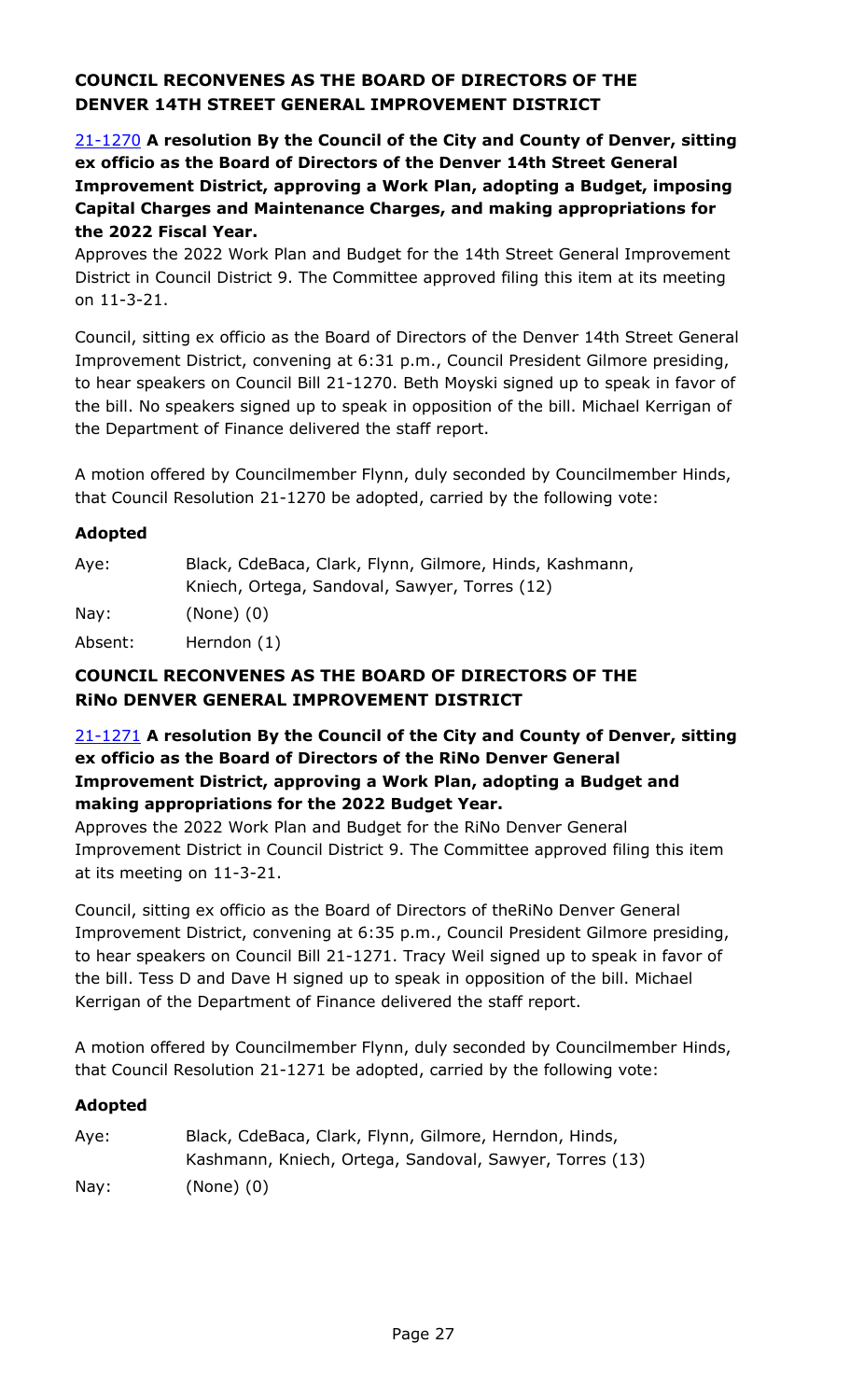# **PUBLIC HEARINGS - BILLS ON INTRODUCTION**

### **Safety, Housing, Education & Homelessness**

21-1219 **A bill for an ordinance approving a proposed Fiscal Year 2022 Amendment to the Second Amended and Restated Operating Agreement between the City and County of Denver and Denver Health and Hospital Authority, providing for the amounts to be paid for services by the City and County of Denver and by the Denver Health and Hospital Authority for Fiscal Year 2022.**

Approves the 2022 Denver Health and Hospital Authority operating agreement [\(ENVHL-202160644\). The last regularly scheduled Council meeting within the 30-day](http://denver.legistar.com/gateway.aspx?m=l&id=/matter.aspx?key=19737)  review period is on 12-31-21. The Committee approved filing this item at its meeting on 11-10-21.

Council sat as a Committee of the Whole, commencing at 6:51 p.m., Council President Gilmore presiding, to hear speakers on Council Bill 21-1219. Robin Wittenstein, Jesse Parris, Connie Price, Pastor Topazz McBride, Juliana Thomas, Brooke Bender, Julia Arellano, Elisabeth Epps, Carmen Kassatly, Sarah Rowan and Rosario C. de Baca signed up to speak in favor of the bill. Tess D and David Hagan signed up to speak in opposition of the bill. Meggan Parezo of the Department of Public Health and Environment delivered the staff report.

A motion offered by Councilmember Flynn, duly seconded by Councilmember Herndon, that Council Bill 21-1219 be ordered published on first reading, carried by the following vote:

#### **Ordered published**

Aye: Black, CdeBaca, Clark, Flynn, Gilmore, Herndon, Hinds, Kashmann, Kniech, Ortega, Sandoval, Sawyer, Torres (13) Nay: (None) (0)

# **PRE-ADJOURNMENT ANNOUNCEMENT**

Council President Gilmore announced that on Monday, December 20, 2021, Council will hold a required public hearing on Council Bill 21-1321, rezoning multiple properties located in the East Colfax neighborhood; a required public hearing on Council Bill 21-1325, changing the zoning classification of 4736 North Pennsylvania Street; a required public hearing on Council Bill 21-1331, changing the zoning classification of 901 Navajo Street; and, a required public hearing on Council Bill 21-1332, amending the Denver Zoning Code to correct an error in the maximum building footprint for detached accessory dwelling units. Any protests against Council Bills 21-1321, 21-1325 or 21-1331 must be filed with the Council Offices no later than noon on Monday, December 13, 2021.